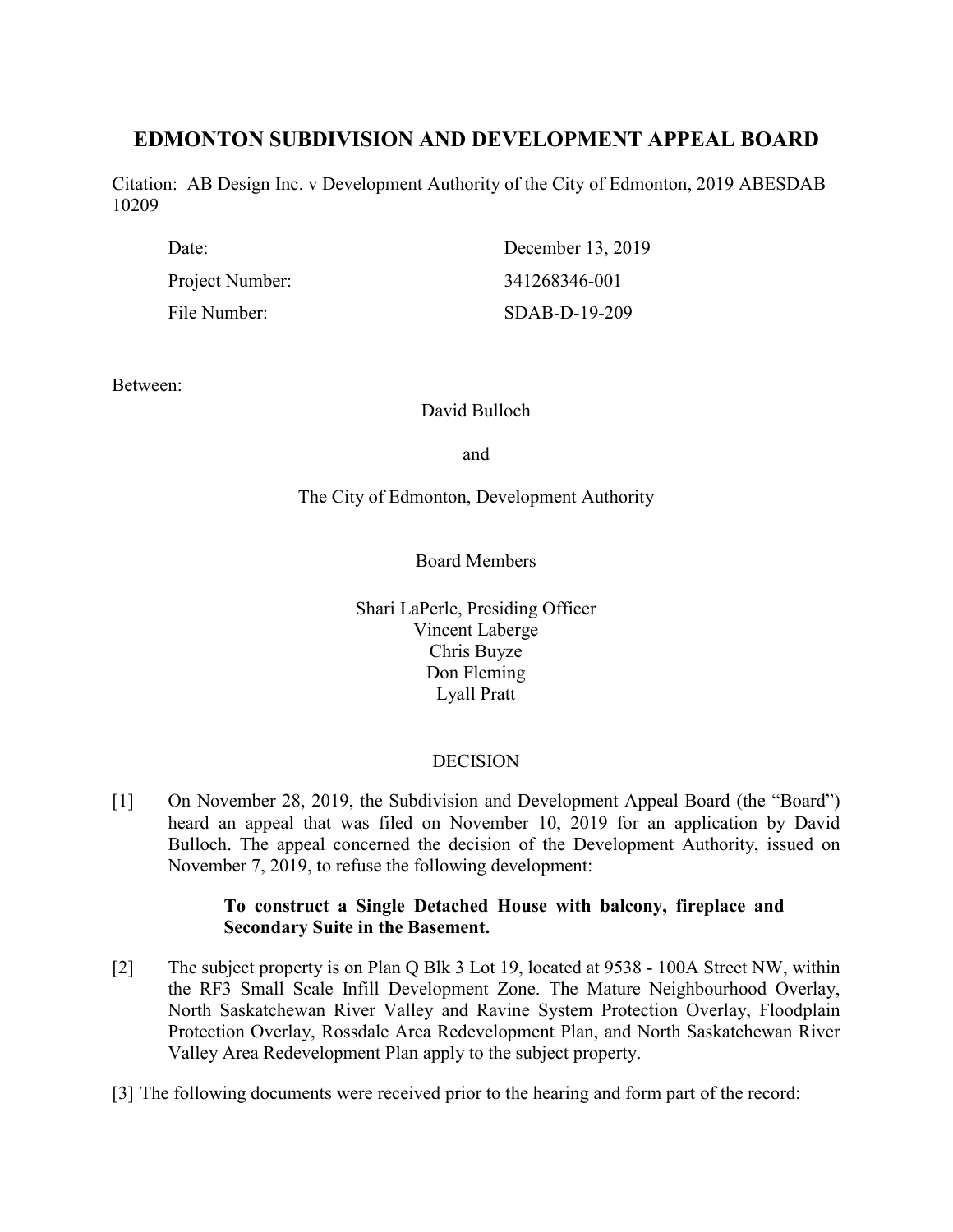- Copy of the Development Permit application with attachments, proposed plans, and the refused Development Permit;
- The Development Officer's written submissions;
- The Appellant's written submissions;
- Two emails from affected property owners in opposition; and
- One Online response in opposition to the proposed development.

[4] The following exhibits were presented during the hearing and form part of the record:

- Exhibit A Photograph EA25-35 from City of Edmonton Archives submitted by the Appellant
- Exhibit B Elevation Drawings and Sun Shadow Study submitted by the Appellant

# **Preliminary Matters**

- [5] At the outset of the appeal hearing, the Presiding Officer confirmed with the parties in attendance that there was no opposition to the composition of the panel.
- [6] The Presiding Officer outlined how the hearing would be conducted, including the order of appearance of parties, and no opposition was noted.
- [7] The appeal was filed on time, in accordance with Section 686 of the *Municipal Government Act*, RSA 2000, c M-26 (the "*Municipal Government Act*").

## **Summary of Hearing**

- *i) Position of the Appellant, D. Bulloch and A. Bourgeois, Designer:*
- [8] Mr. Bulloch is the owner of the property and plans to reside in the proposed house. He currently lives and owns another property on the same block. When he moved back to Edmonton in 2013, he specifically chose the Rossdale neighbourhood because of its proximity to the river, the downtown core and the style variety of developments in the community. He has enjoyed seeing several new modern houses being built in the area and fully supports the City's redevelopment plans for Rossdale. The development of modern three storey houses in this neighbourhood fit his taste and style and that of current market trends. This is a responsible way to develop a marketable house in an area with two significant challenges, specifically the fact that most of the lots in the community are small lots and the area itself is located in a 1:100 year floodplain.
- [9] He purchased the subject site in February 2019. The existing house could not be saved and renovated because it was in disrepair and contained asbestos and lead paint which had to be professionally removed before the house could be demolished. The house was demolished in the spring and the lot is now vacant.
- [10] The proposed design is the result of months of planning with Mr. Bulloch's designer. Their objectives were to: develop a property that met all of his personal objectives while being flexible for the needs of all types of potential future owners (singles, families, those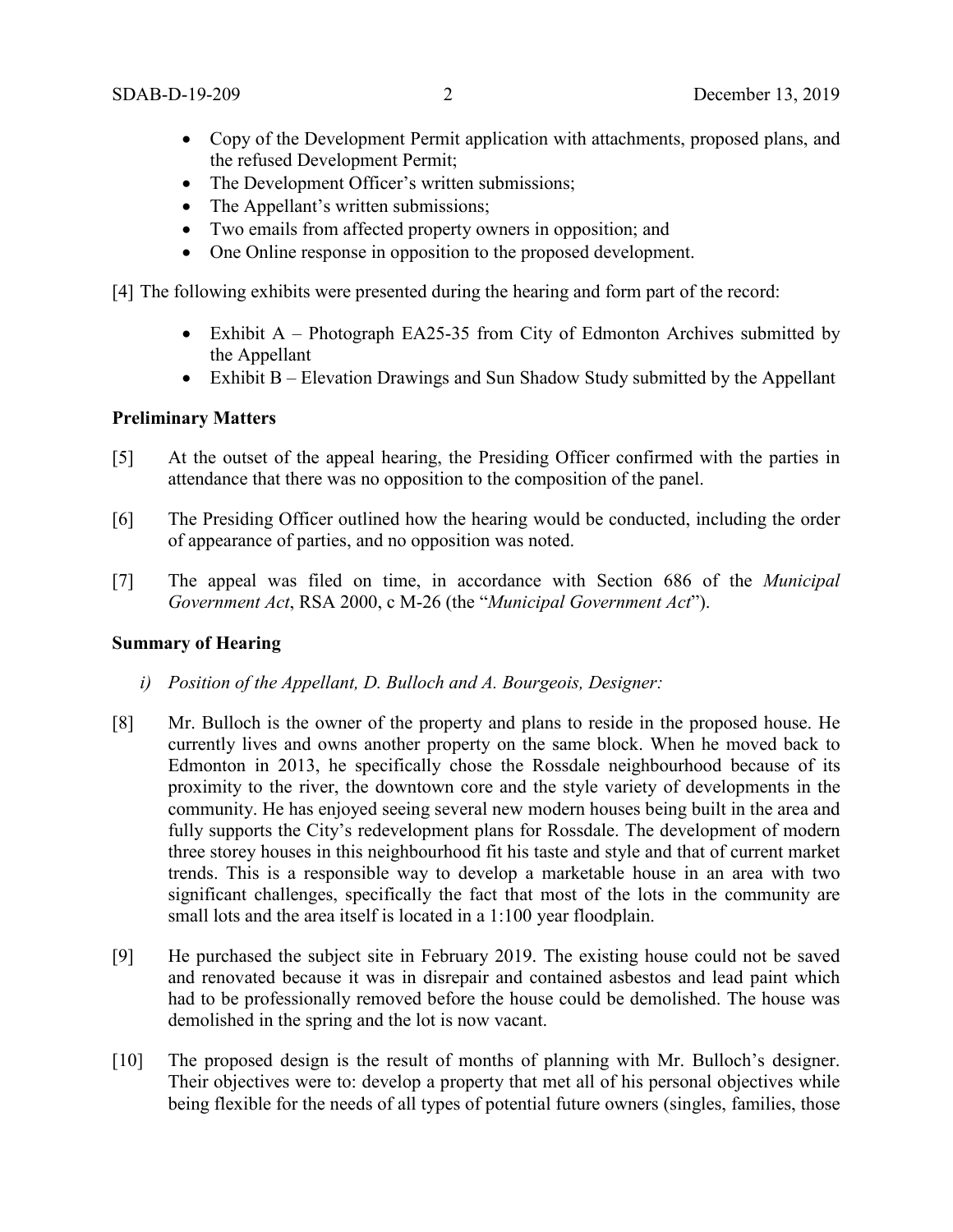with roommates and those requiring rental income or secondary suites for aging parents or nannies), while being considerate to the neighbours, the context of the neighbourhood, the desire of the City to see additional density and development in the downtown core, and to minimize the property's hardship as it relates to being on the 1:100 year floodplain. He approached his designer with his wish list and was advised that the house he was considering building would be too large for the neighbourhood. The designer provided Mr. Bulloch with several options to reduce the size of the development.

- [11] A pre-application meeting was held with the Development Officer who provided information regarding the required variances for this development. They specifically addressed the excess height, which the Officer said she could not approve, even though at least one development had already been built at a height of 11.0 metres.
- [12] When Mr. Bulloch was advised that community consultation would be required, an email explaining the required variances was sent to the President of the Rossdale Community League. He received a response indicating that the Community League Board did not get involved in development permits unless neighbours have major concerns.
- [13] An introductory letter with exterior renderings was placed in the mailboxes of the adjacent neighbours to the north, south, west and east of the Site between October 16 and 18, 2019. A letter of support was subsequently provided by one of the neighbours (to the east) and another neighbour indicated that they would not oppose the development. A letter of support was received from a resident across the street. In total, 8 letters of support were received. One letter of objection was received from the property owners who reside immediately north of the site and that resident, Mr. McGinnis, is in attendance today. Mr. Bulloch subsequently met with Mr. McGinnis to review the proposed development and discuss their concerns regarding massing and sun shadowing impacts. Mr. Bulloch explained that the original design was much larger than the proposed development. The third floor was made smaller. It made sense to have a rear balcony so that the sun shadowing would have less impact on their property. They also discussed the placement of the house on the site.
- [14] As a result of that meeting, the plans were revised to reduce the front setback from 5.0 metres to 3.0 metres and provide a planter on the north side of the rear lot where trees will be planted to compensate for the trees that had to be removed.
- [15] A Sun Shadow Study was prepared by the Appellant and designer and it was referenced with the panel to illustrate that two conforming houses would create more shadowing on the property to the north than the proposed house.
- [16] This will be his personal residence and Mr. Bulloch wanted to ensure that the development met his needs and was characteristic of the neighbourhood.
- [17] This project is within the 1:100 year floodplain and the Appellant's intention was to make sure that when the area floods again that all of the expensive equipment, specifically HVAC equipment and the entire main floor, are above the floodplain line. If there is a flood, he would still be able to live in the principal dwelling above. His insurance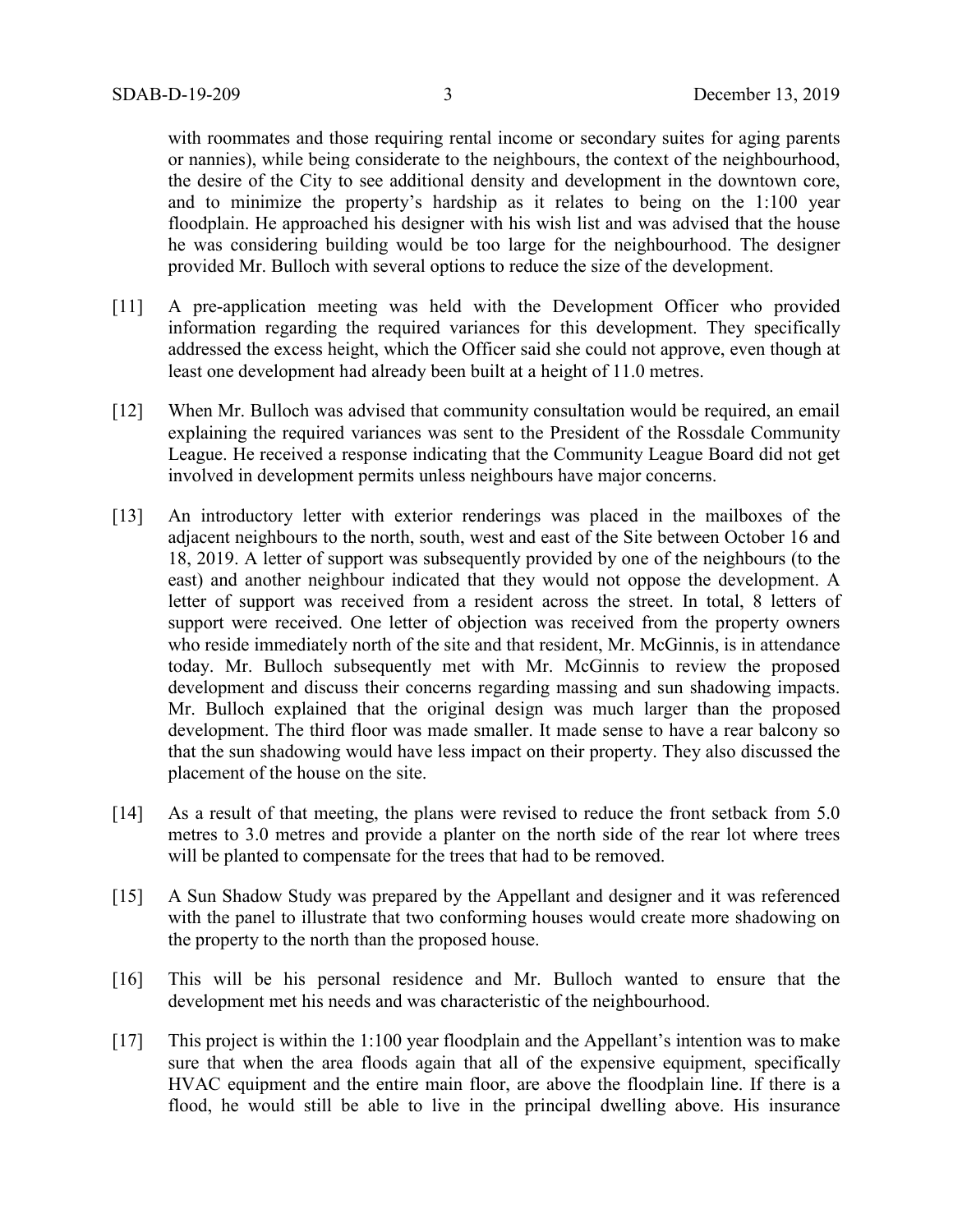company has advised him that he cannot get overland water coverage so he wants to invest as little as possible in the proposed basement development. All of the mechanical systems will be located on the main floor or higher. This equipment takes up a lot of space and as much space as possible has been allocated on the main floor while still having a functional main floor. There is room in the design to make adjustments as required when the equipment is actually installed. The placement of these features on the main floor creates a hardship for this development, as does the small lot. Amenity space in this design is provided by balconies, a rear yard and a front yard that are complimentary to the neighbours. The interior floor plan has not yet been finalized. The variance is the maximum allowable site coverage necessary in order to accommodate all of the mechanical that can be located above the floodplain line and minimize any damage.

- [18] The requested variance to the Mature Neighbourhood Overlay's maximum height requirement is necessary in order that the basement can be pushed as far as possible out of the ground because of the floodplain. The Appellant wants to make sure that the proposed secondary suite is as flood proof as possible. Design guidelines contained in the Rossdale Area Redevelopment Plan recommend that all mechanical be located above the floodplain line and that basements be waterproofed as much as possible.
- [19] The Mature Neighbourhood Overlay applies to all of the mature neighbourhoods in the City and Area Redevelopment Plans have been established for special areas. Rossdale is unique in that it is located on the floodplain which requires additional design considerations to ensure responsible development. City Council has invested time and energy to ensure the development of Rossdale and the proposed development is in keeping with that vision.
- [20] Several sections of the Rossdale Area Redevelopment Plan demonstrate that the proposed development fits the Plan's context. Specifically, that the maximum site coverage shall not exceed 35 percent and developments not exceed 3 ½ storeys. Houses have been developed in Rossdale that are higher than the proposed height of 11.0 metres. The house has been designed to minimize impacts on neighbours who reside north and south of the subject site. The rear balcony on the third floor will not obstruct a window on the house to the south and the size of the balcony has been reduced in order to minimize shadowing impacts on the property owner to the north.
- [21] Every attempt has been made to minimize any impacts on the immediately adjacent neighbours throughout the design process. A letter of support was received from a neighbour to the east and a letter of opposition from the neighbour to the north.
- [22] Context elevations and the sun shadow study were commissioned and shared with the Development Officer to ensure that the proposed development does not look out of place on the street or in the neighbourhood.
- [23] In the written submission provided by the Development Officer, she acknowledged that there is hardship and that the proposed development will not materially affect adjacent neighbours; this Mr. Bulloch considered as the Officer's support for the development.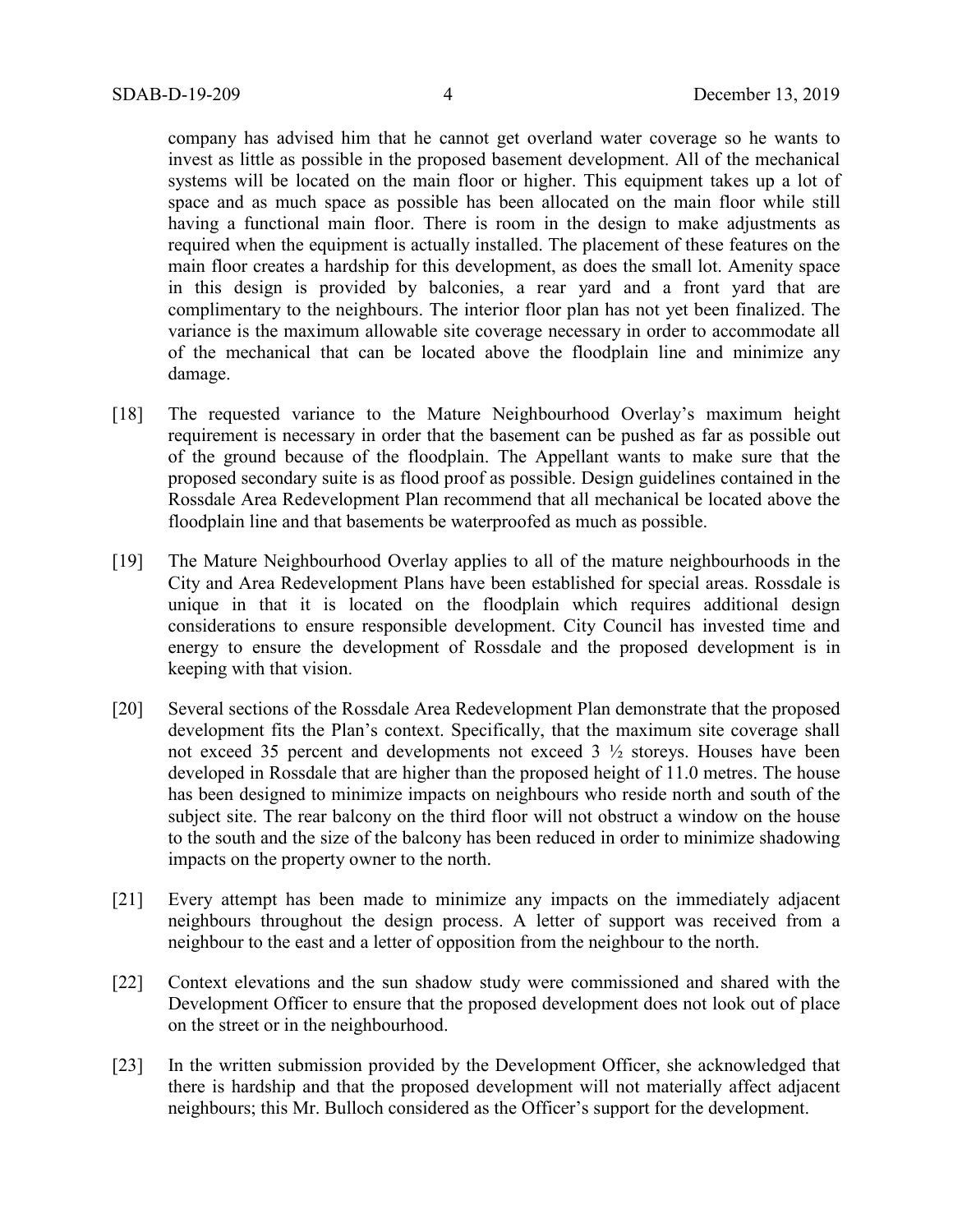- [24] The Rossdale Area Redevelopment Plan was adopted in 1986. City Council recently passed the River Crossing project in September 2019 which demonstrates that they still want to see density in this neighbourhood. This is relevant because it further endorses the principles that were contemplated when the Area Redevelopment Plan was adopted.
- [25] Two comparable developments were referenced to illustrate that the proposed development is characteristic of the neighbourhood. One of the existing houses is a three storey flat roof house with front and rear balconies, located one block south of the subject site. This house is 11.0 metres high, the lot size is identical to the size of the subject lot and the square footage is larger than what is being proposed on this Site. The comparable house was approved by the Subdivision and Development Appeal Board upon appeal and was used as a benchmark for this proposed development. The second comparable is located across the street from the first comparable. It is a three storey house with front and rear balconies and was built in 2017. It is also 11.0 metres high on a similar sized lot. The exterior colours of the proposed house are intentional and were picked to complement neighbouring houses.
- [26] An MLS real estate listing was referenced to illustrate that the proposed square footage of this proposed development is less than the square footage of the house located immediately to the south.
- [27] Mr. Bulloch disagrees with the opinion of one of the neighbours who oppose the development regarding whether the variances requested are in conflict with several principles of the Rossdale Area Redevelopment Plan, specifically 2.4; 2.4.3; 2.4.23, 3.3 and 3.3.1. These principles address the type and size of housing contemplated in the rehabilitation of the area. It was his opinion that the proposed development complies with these objectives. There are houses of a similar design, height and size already existing in Rossdale. The house located immediately south of the subject site is similar in size and all of the lot sizes are very similar.
- [28] The house on the lot to the north is setback 2.95 metres from the front and the proposed house is setback 3.0 metres. The 3.0 metre setback complies with the MNO.
- [29] There is a wide variety of housing stock in this neighbourhood including historic houses, three storey modern houses, houses with peaked roofs and flat roofs. It is a neighbourhood that has evolved over time. An MLS graph was referenced to illustrate that the majority of construction in this area occurred between 1981 and 2016. Seventyfour percent of the neighbourhood was developed after 1985. Therefore 'historic' has to be taken in that context and the proposed development does match the existing housing stock.
- [30] The house that previously existed on this lot could not be saved and renovated because it was in a state of disrepair and contained hazardous materials.
- [31] The proposed development is sympathetic to the overall character of Rossdale.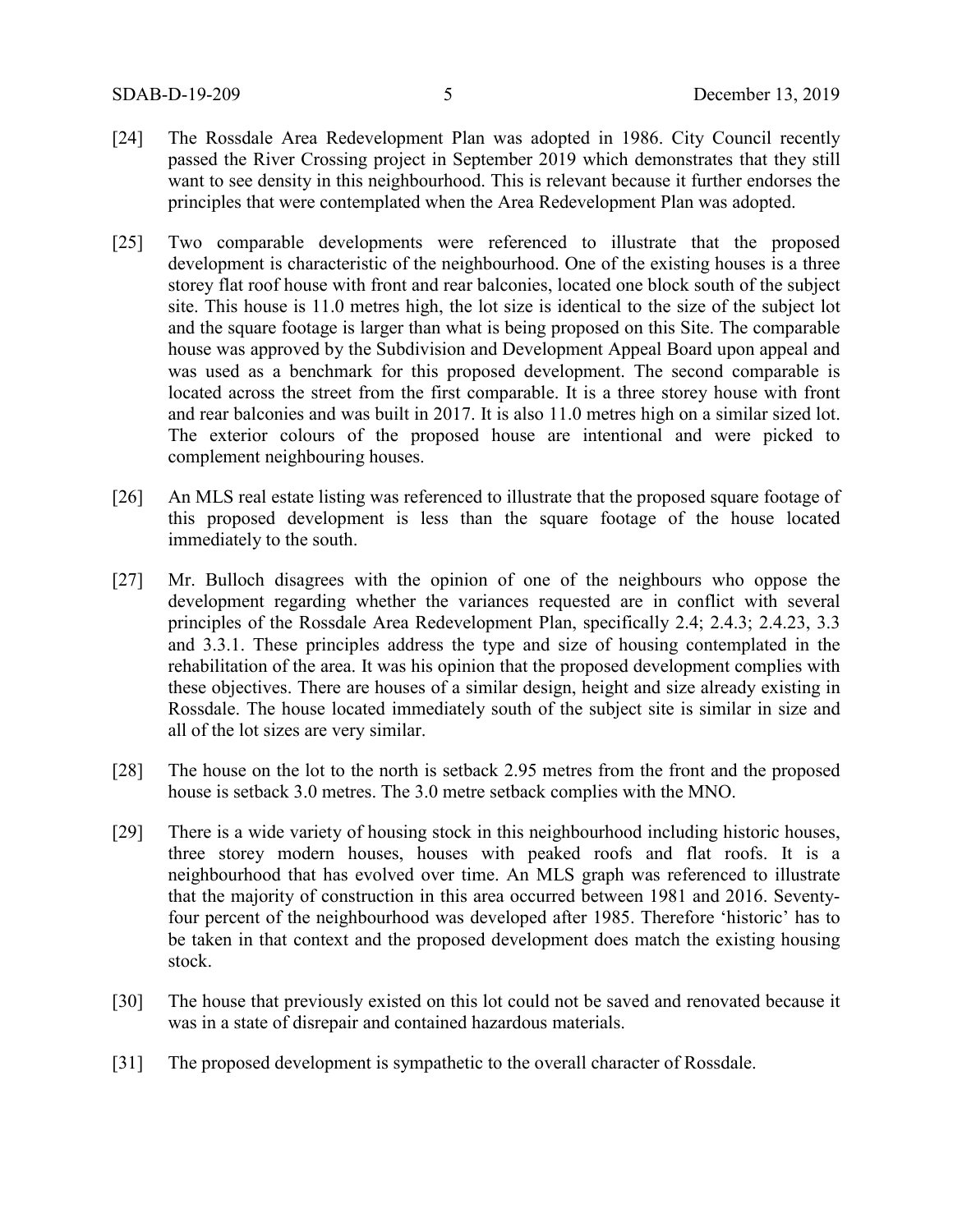- [32] The River Crossing project to rehabilitate the area was recently approved by City Council Low to mid-rise housing is proposed in west Rossdale which borders south Rossdale. The west side of 101 Street is located within 60 metres of the subject site and four to six storey buildings will be developed there.
- [33] Mr. Bourgeois is a house designer who has worked on infill developments throughout Alberta and B.C. for the past 21 years.
- [34] Based on his past experience with infill developments, he was aware that the proposed development would be refused. However, it was his opinion that the Development Authority is supportive of the proposed development.
- [35] Mr. Bourgeois would never come to the Board with an outrageous proposal. They have worked with the Development Officer to ensure that the proposed development is in keeping with the vision of the City through the Mature Neighbourhood Overlay and the Rossdale Area Redevelopment Plan.
- [36] Hardship has been referenced for many years when justifying variances for development. A photograph of houses and businesses that were flooded in Rossdale in 1915 was submitted and marked *Exhibit A*. The Appellant's site has the most hardship of any site that he has been involved with.
- [37] Elevation drawings were submitted and marked *Exhibit B* to illustrate that the floodplain creates a domino effect because the freeboard elevation requires the main floor to be 1.5 metres above the floodplain. This then creates an additional hardship for barrier free design because anyone who is physically disabled will have a hard time living in this house because of the raised main floor.
- [38] The Site Area requirements, freeboard height and challenges to providing inclusive design create three hardships for this site.
- [39] A diagram created by Mr. Bourgeois was referenced to illustrate that the proposed house is of a similar height to neighbours' homes.
- [40] It was noted that the objections of neighbours could be the result of the wording used in the notification letters. A photograph of what could be developed on the site without variances was referenced to illustrate that such a home would be much more impactful than the proposed development.
- [41] The Sun Shadow Study was referenced to illustrate that overhangs on a house can have a significant impact on sun shadowing. The proposed house was designed without overhangs so that it will have less shadowing impact on neighbouring properties.
- [42] It was his opinion that removing the Rossdale neighbourhood from the Mature Neighbourhood Overlay would be reasonable to encourage development because it would allow the height calculation to be taken from the freeboard line.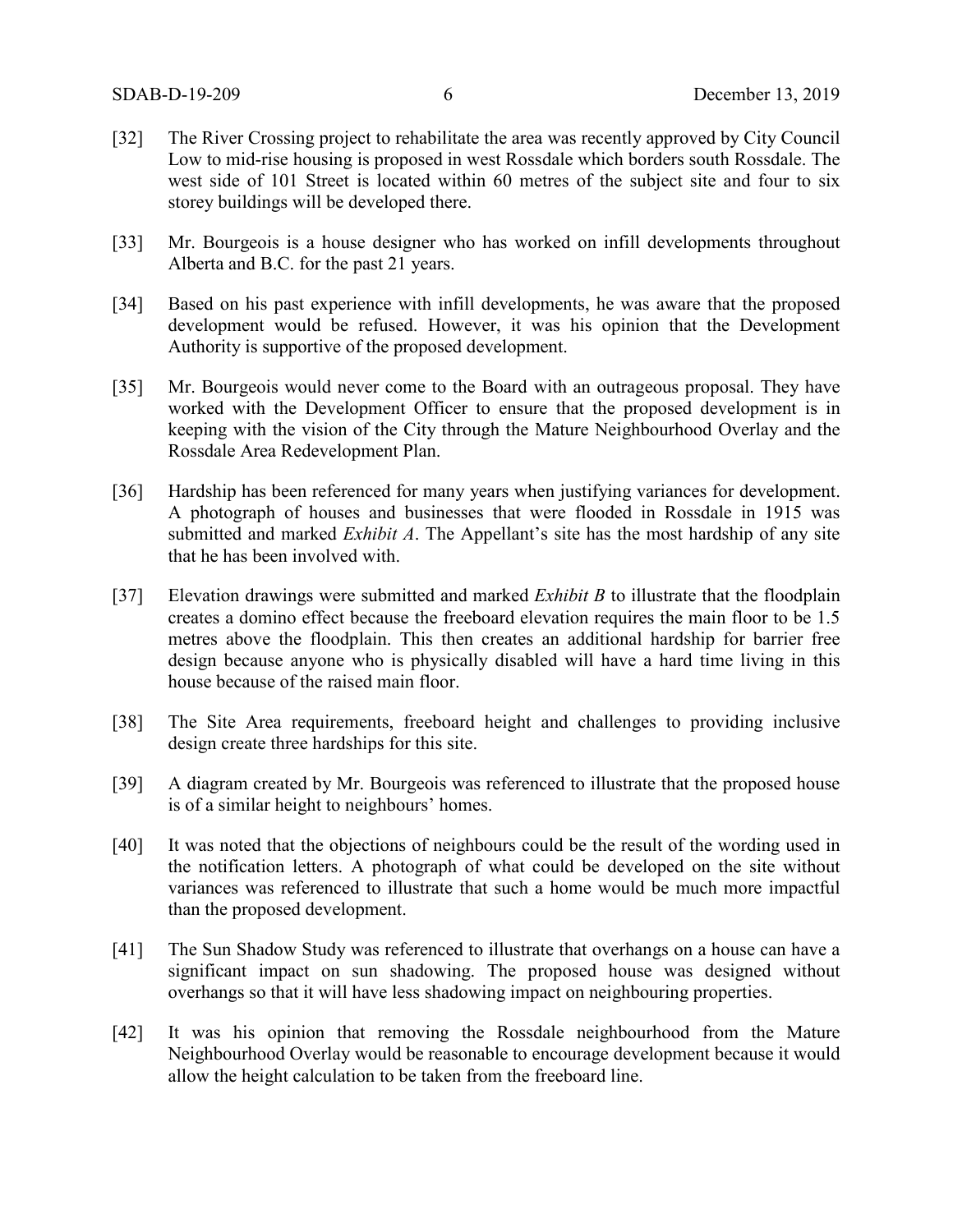- [43] The Area Redevelopment Plan states "It is clear that the redevelopment of Rossdale under flood protection guidelines will have a significant impact on existing houses and the character of the area. Any new housing while projecting above grade substantially must contain all habitable areas above designed flood levels which will mean larger site coverages and greater building heights". It will aggravate the issue of compatibility.
- [44] The Area Redevelopment Plan states that "the criteria for infill development are to introduce a variety to the streetscape". It was his opinion that the proposed development is in keeping with that vision.
- [45] Mr. Bulloch and Mr. Bourgeois provided the following information in response to questions from the Board:
	- a) The house was moved forward to a 3.0 metre front setback. The front entry has been recessed to provide a covered area at the front door.
	- b) The balcony has not been stepped back to reduce the impact on the neighbour to the south.
	- c) The finished floor height is 624.04. Finished grade at all four corners is 622.82. The average grade is 622.7. The main floor cannot be any higher than 1.5 metres and proposed is 1.34 metres. Floor would be dropped to grade. The main floor would be brought down.
	- d) The proposed 9 foot ceiling height on the main floor is required to accommodate HVAC and other mechanical systems.
	- e) Flexibility has been built into the plans to address changes that may be required at the building permit stage. Based on the MLS listings and other comparable developments in this neighborhood, there is a market for 9 foot ceiling heights on the main and higher floors.
	- f) The third storey is step backed 0.3 metres.
	- g) The owners of the houses located south of the subject site and across the lane did not respond to his letter or the community consultation.
	- *ii) Position of Affected Property Owners in Opposition to the Appellant, L. McGinnis:*
- [46] Mr. McGinnis and his family have lived in Rossdale since 2016 and reside immediately north of the subject site.
- [47] He has been involved in the planning meetings for west Rossdale.
- [48] He is not opposed to the development of this lot or reasonable variance requests. He recognized that compromises are necessary because of the small lots. However,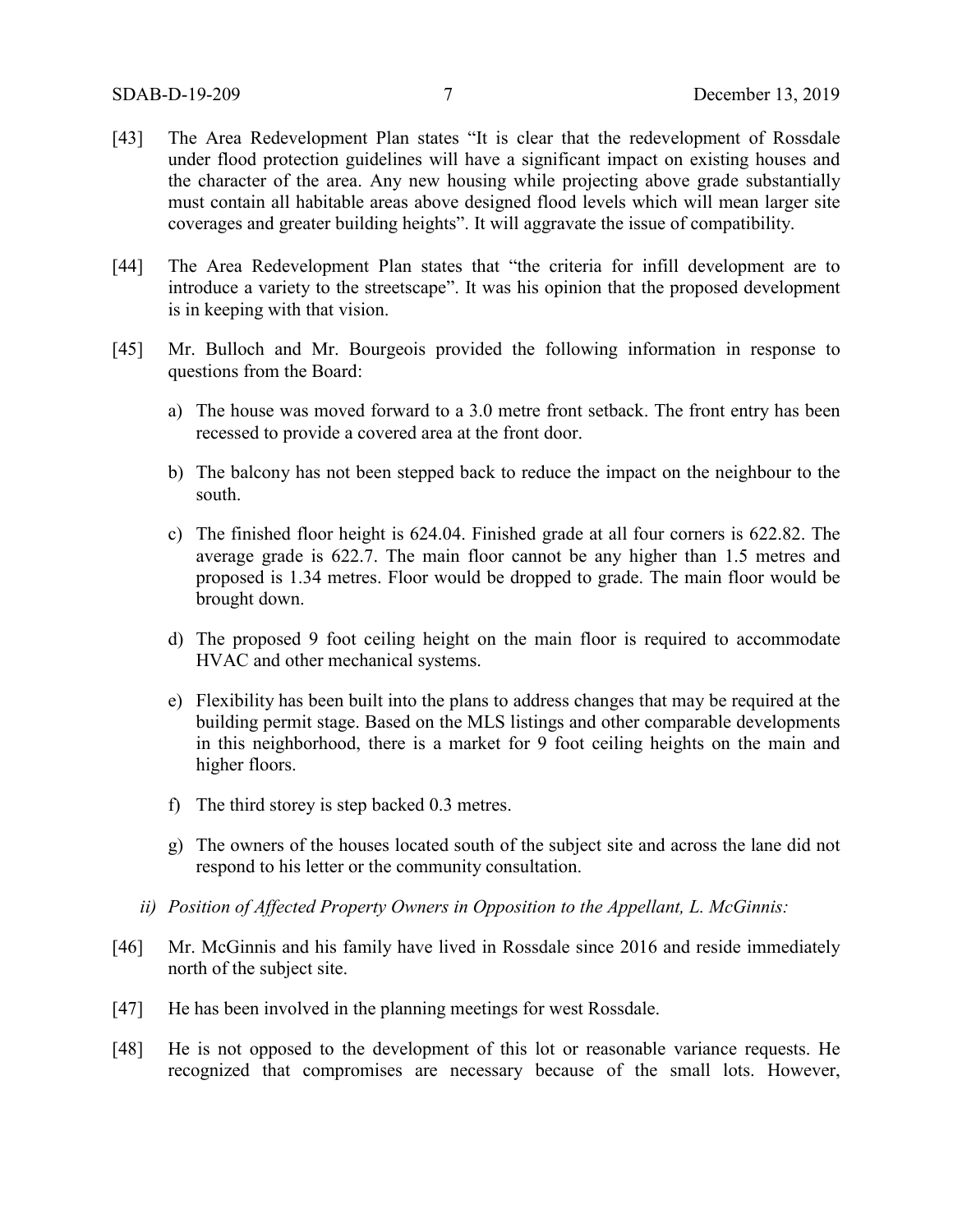overbuilding often occurs because of the small lots and this does have an impact on neighbouring property owners.

- [49] It was his opinion that the requested variances are excessive for the lot and the community and are the result of design choices by the builder to maximize values and his personal desires rather than actual hardship issues.
- [50] The proposed house will have material impacts on the enjoyment and value of Mr. McGinnis' house because the size and massing of it will block sunlight and views from their rear yard.
- [51] The proposed development's size is uncharacteristic of the neighbourhood. Mr. McGinnis did meet with the Applicant to express their concerns. However, it was his opinion that there was an opportunity to find common ground before the appeal process which was not explored.
- [52] The proposed size, shape, site coverage and height will block sunlight and obstruct views from their rear yard.
- [53] The proposed house is a full three storey structure and will be the tallest house in the neighbourhood.
- [54] The proposed house is more than 2 metres above the maximum allowable height and it is more than one metre above the height regulations in the RF3 Zone.
- [55] Photographs of large houses that have been built to comply with the guidelines were referenced. Two storey and two and a half storey houses with peaked roofs are more in line with the character of the neighbourhood.
- [56] The elevation drawing was referenced to illustrate the scale of the proposed development in comparison to their house.
- [57] This house is large and the proposed full third floor impacts sun and views to his property. Moving the house forward does address some of their concerns. The north face is not stepped back, in fact the design elements jut out further blocking views and creating sun shadow impacts.
- [58] Photographs taken from Mr. McGinnis' rear yard were referenced to show the impact of neighbouring developments. They have young children and purchased this house because of the size of the rear yard. If the proposed house had already been built, they would not have purchased this property.
- [59] The Sun Shadow Study was done in the month of June when the impact on this property will be the least. It was his opinion that the study is misleading because the other houses referenced do not comply with the site coverage regulations contained in the RF3 Zone. It does not address the impact of the blockage of views and is not a reliable document.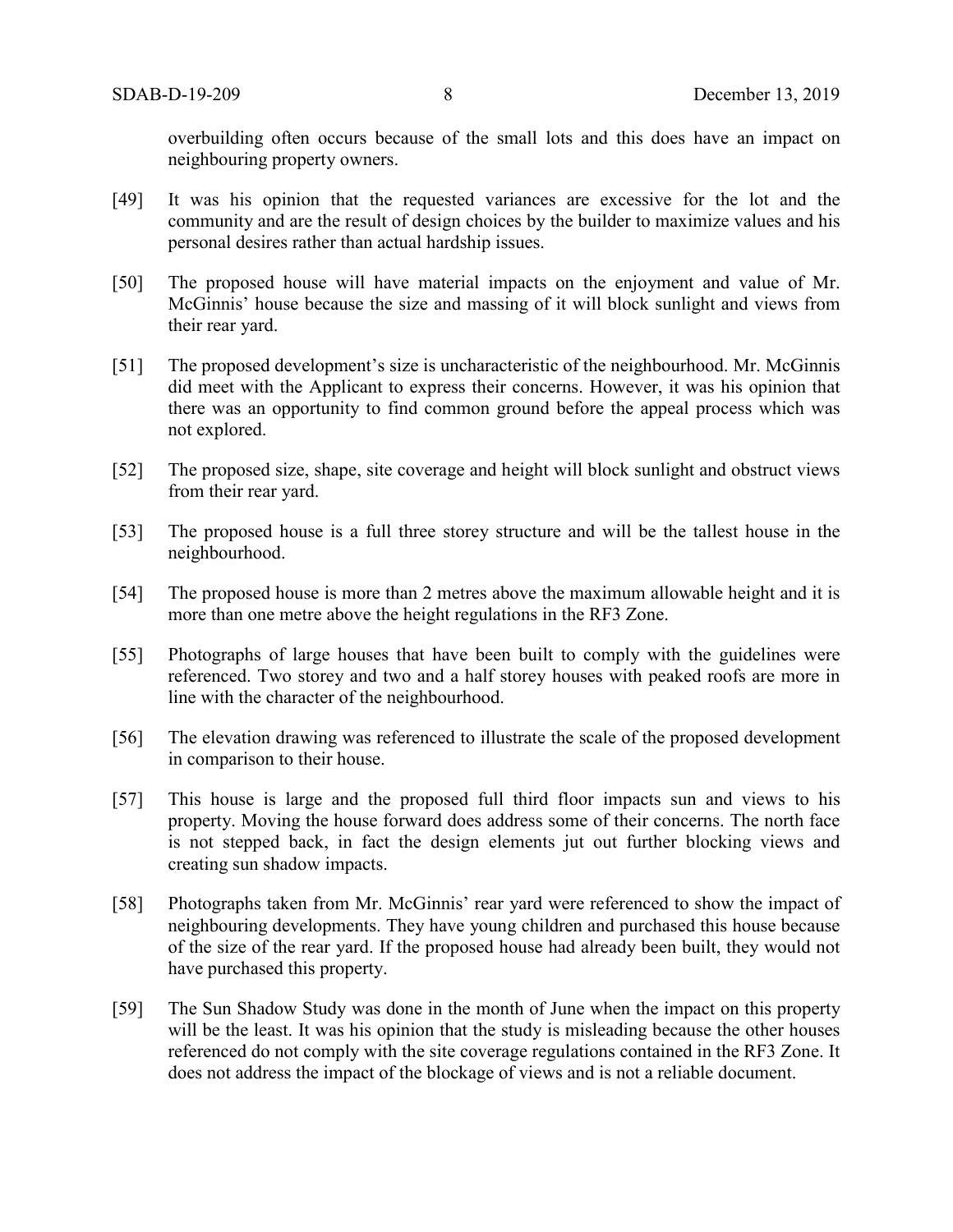- [60] The top floor of the house to the south of this site is not a full storey, the dormers are small. The height of that house would be measured to the midpoint of the peaked roof. There is a small balcony but not on the front of the house.
- [61] The comparable developments provided by the Appellant only represent two or three of the largest houses in Rossdale and the Appellant's proposed house is larger. None of the comparable homes referenced have a full third storey.
- [62] This will be the largest house in Rossdale. The vast majority of houses are two to twoand-one-half storeys. Flat roof houses represent a handful of houses. At what point do you stop granting variances?
- [63] The house across the lane is being used as a rental property.
- [64] There are existing houses like the proposed development that are more in line and scale with the neighbourhood.
- [65] The proposed development does not fit in with the historic character of Rossdale. It is not respectful of the scale and character of existing housing stock. Maintaining the character is important, it is why Mr. McGinnis moved into the neighbourhood and it is why the builder wants to live in Rossdale.
- [66] He is not opposed to the granting of variances but is concerned about the size and justification for the variances being sought. The builder wants the variances to maximize resale value and granting them pushes the personal choices of the Appellant onto the rest of the neighbours.
- [67] There is an opportunity to reduce the height of this house by reducing the ceiling heights. It is not clear why the HVAC has any impact on the total height of the house. A personal choice has been made to add a third storey. Every house in this neighbourhood is in the floodplain and that factor is not an excuse to build a three storey house.
- [68] He contacted his insurer and was advised that he could obtain flood insurance. It was his opinion that this is not a reason to request a variance.
- [69] The request for a full third floor may result from the proposed secondary suite in the basement. He supports the development of the basement suite to increase density, but it was the builder's choice to develop three 10 foot storeys on top of the basement and that does not justify the required variances.
- [70] This is an example of overbuilding that will have an immediate impact on the use, enjoyment and value of his property and will have long term impacts on Rossdale if these types of developments continue to be approved.
- [71] He has talked to several other neighbours who have concerns but did not want to get involved.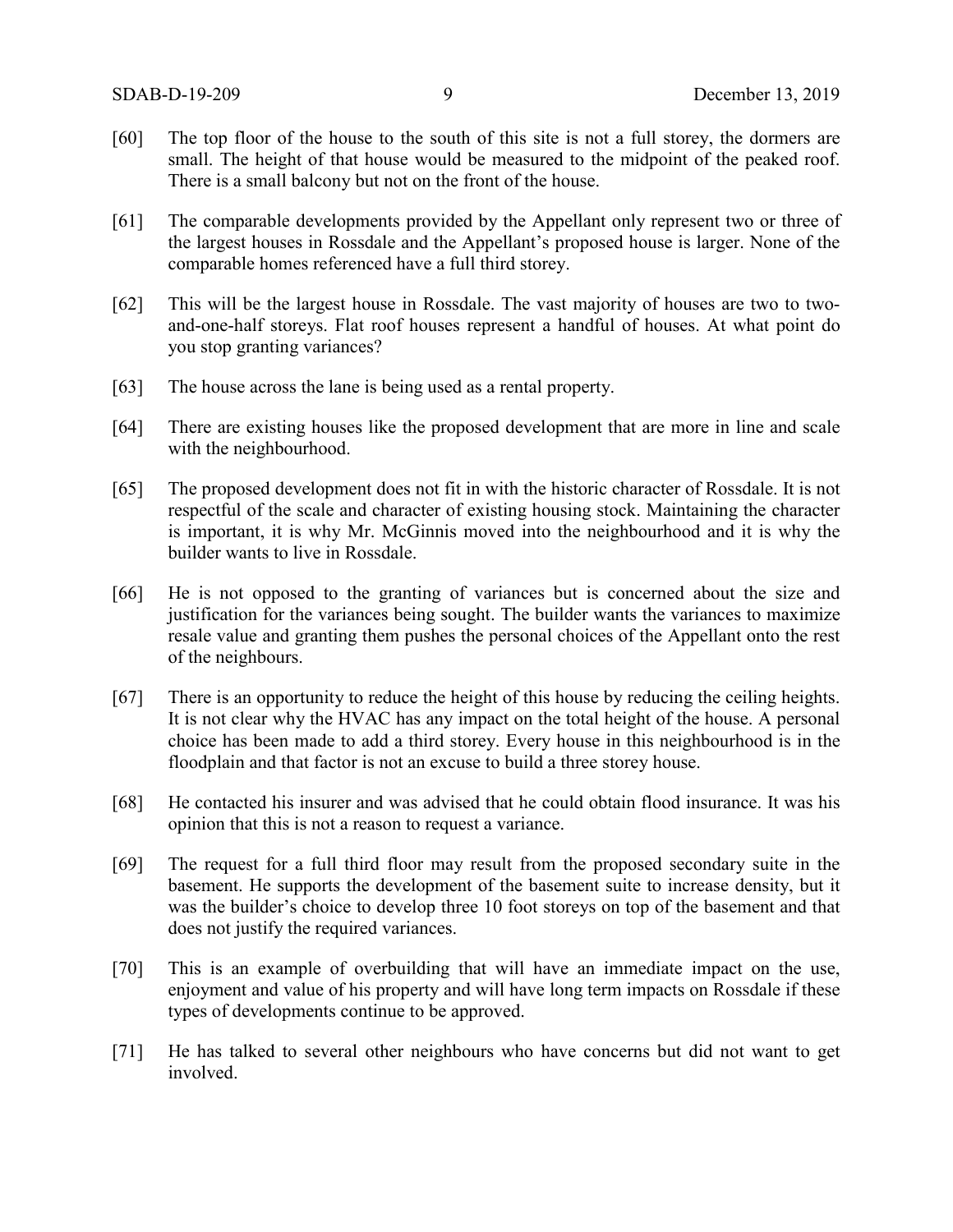- [72] It was his opinion that the combined variances are in conflict with the Mature Neighbourhood Overlay and the Rossdale Area Redevelopment Plan.
- [73] Policy 3.3 of the Area Redevelopment Plant states "South Rossdale has many qualities which give it a village-like atmosphere including the period and style of homes, the quiet tree-lined streets and relatively isolated river valley location. It is to be rehabilitated by retaining its low density character and promoting this village-lie atmosphere. To accomplish rehabilitation, exiting housing should be retained where practical, and compatible infill housing encouraged. …New house styles should be sympathetic to the historic character of existing housing"
- [74] These guidelines have been established for a reason. Some exceptions should be made but they need to be reasonable. If this development is approved, when does it stop and what does that say about the Mature Neighbourhood Overlay.
- [75] The builder has options but Mr. McGinnis' only option is to express his concerns.
- [76] In response to a question, it was confirmed that he did not speak to the neighbour who resides immediately south of the subject site.
	- *iii) Position of the Development Officer, M. Bernuy*
- [77] The Development Authority did not appear at the hearing and the Board relied on Ms. Bernuy's written submission.
	- *iv) Rebuttal of the Appellant:*
- [78] Stepping the third floor back from the front of the house would have more of an impact on the neighbour to the north because of the shadowing of the rear yard. It is currently pulled forward to reduce the sun shadowing and have less of an impact on the view of the neighbour to the south. This design choice was made deliberately as was the decision to site the house further to the front property line.
- [79] Feedback from the neighbours and the appeal process is appreciated.
- [80] Many hours were spent on the design before the development permit application was submitted. The front corner balcony on the south side and the rear balcony were design choices made to ensure that the views from the house on the immediately adjacent lot to the south were not impacted. The third floor has not been stepped back in order to minimize shadowing on the property to the north. It was his opinion that the sun shadow study supports that decision.
- [81] The original design was changed by moving the house forward to minimize shadowing impacts on the property to the north.
- [82] Every attempt has been made to address the concerns of his neighbours. Seven letters of support were received as well as three letters of objection. One letter of support was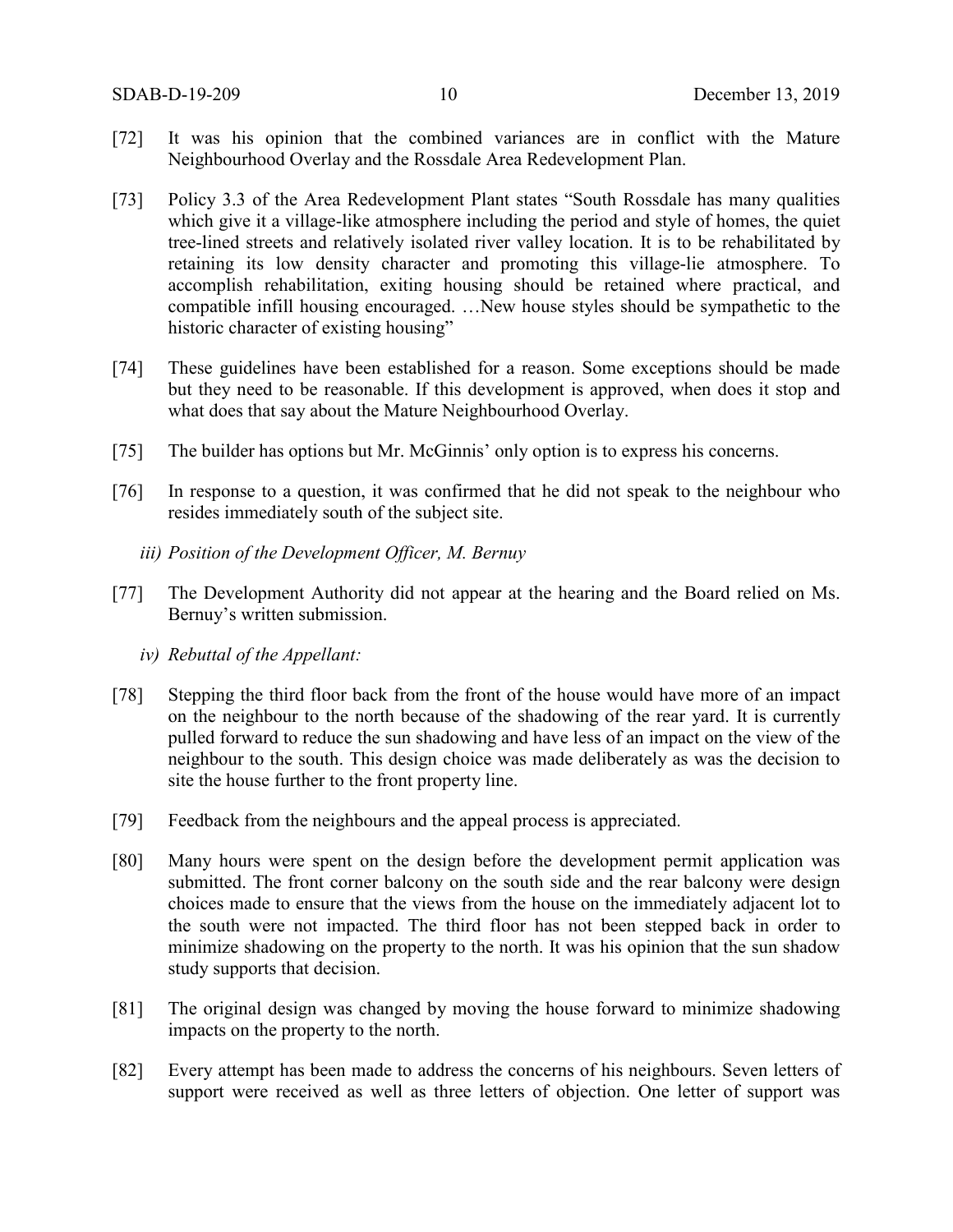received from an adjacent neighbour and one letter of objection was submitted by an adjacent neighbour.

- [83] This is not the largest house in Rossdale. There are existing houses that are 11.0 metres high with more square footage. He would like to retain the proposed ceiling heights to accommodate the HVAC and other mechanical systems.
- [84] It was acknowledged that there is an opportunity to reduce the overall height but that is not the project that he wants to develop. He has compromised as much as possible given the costs of construction and probably will not proceed if this development permit is refused.
- [85] He knew that he would have to seek the required variances through the appeal process. This will be his personal residence and he asked the Board to approve the development based on the evidence provided. He has been as considerate as possible to the concerns of his neighbours and the letters of support demonstrate that.
- [86] In response to a question, it was acknowledged that the sun shadow study was done on June 21 which is the best case scenario and that the shadowing will increase at other times of the year.
- [87] The recommended conditions provided by the Development Officer have been reviewed and are acceptable to the Appellant.

#### **Decision**

[88] The appeal is DENIED and the decision of the Development Authority is CONFIRMED. The development is REFUSED.

## **Reasons for Decision**

- [89] The Board was presented with this Appeal of a three storey Single Detached House development, with front and rear yard balconies, and a Secondary Suite in the Basement. Under section 140.2(8), Single Detached Housing is a Permitted Use in the (RF3) Small Scale Infill Development Zone.
- [90] The Mature Neighbourhood Overlay, North Saskatchewan River Valley and Ravine System Protection Overlay, Floodplain Protection Overlay, Rossdale Area Redevelopment Plan, and North Saskatchewan River Valley Area Redevelopment Plan all apply to the site.
- [91] The Board received submissions from the Development Authority, the Appellant, several neighbours in response to community consultation and an abutting neighbor who is in opposition to the permit. From all of these parties, the Board received lengthy submissions regarding the neighborhood amenities and context of this development.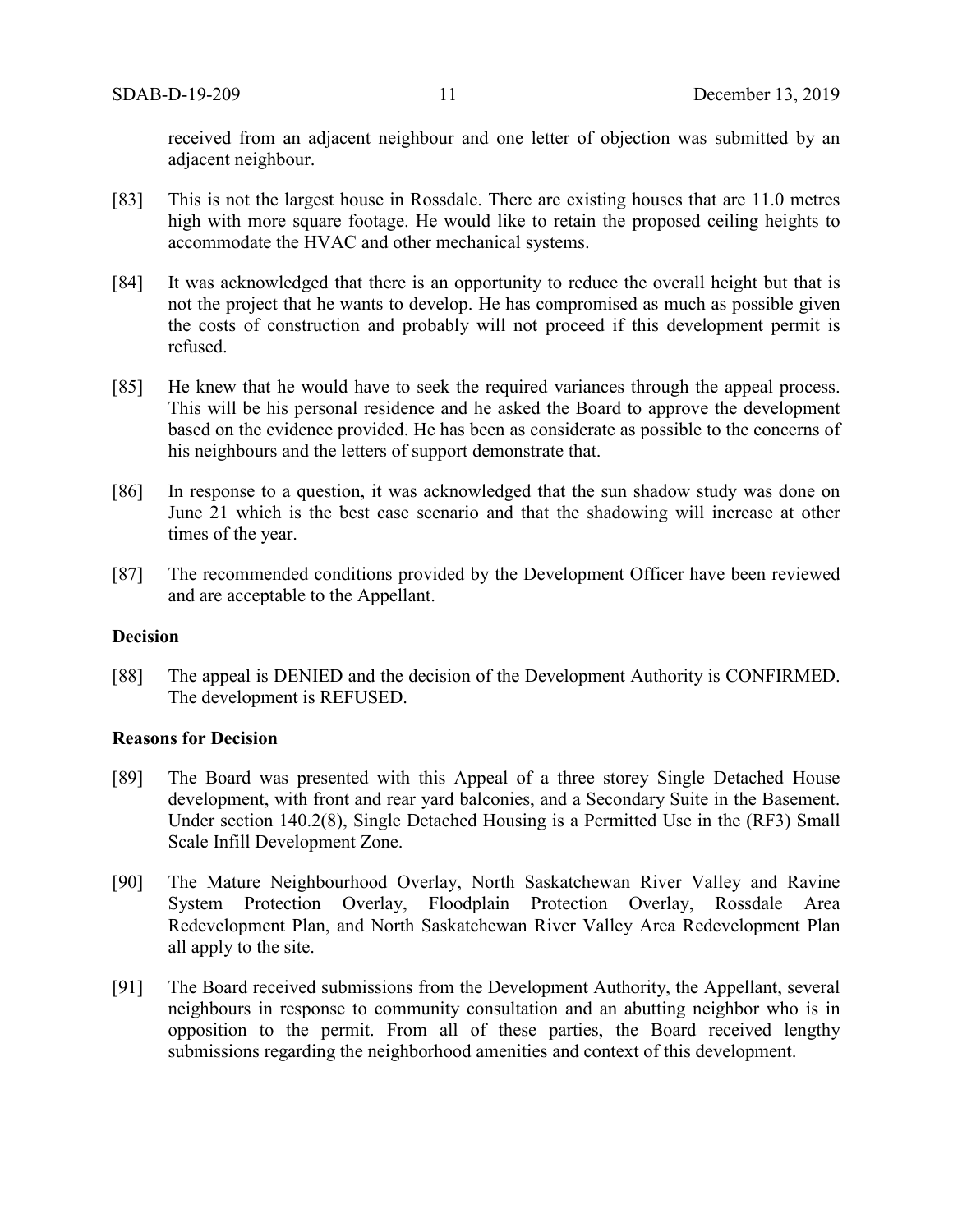- [92] The General Purpose of the RF3 Zone, as noted in Section 140.1 of the *Edmonton Zoning Bylaw*, is "to provide for a mix of small scale housing." The Board also has regard to Section 814.1 of the *Bylaw* which states that the General Purpose of the Mature Neighbourhood Overlay is "to regulate residential development in Edmonton's mature residential neighbourhoods, while responding to the context of surrounding development, maintaining the pedestrian-oriented design of the streetscape, and to provide an opportunity for consultation by gathering input from affected parties on the impact of a proposed variance to the Overlay regulations."
- [93] The proposed development application presented to the Board was determined by the Development Officer to require two variances. The first variance identified was to the Mature Neighbourhood Overlay, where the maximum Height of the proposed Single Detached House is 11.1 metres high, instead of 8.9 metres (Section 814.3(5))
- [94] The Board noted that the Mature Neighborhood Overlay (MNO) supersedes the underlying RF3 Zone provisions regarding Height. While the RF3 Zone in Section 140.4(6) states that "The maximum Height shall not exceed 10.0 metres", the MNO requires a Height of no more than 8.9 metres. Regardless, the proposed Height of this development was in excess of both requirements.
- [95] The second variance identified was to the maximum Site Coverage of the Principal Dwelling/building (Single Detached House), which is proposed to cover 35 percent of the site, instead of 28 percent (Section 140.4(7)), as set out in the RF3 zoning requirements.
- [96] The Board heard evidence from the abutting property owner to the north. It was the submission of this affected party that the combination of this development's design, scale, siting, and overages in the maximum requirements to both Height and Site Coverage would have a substantial effect on their property. The party provided lengthy submissions to the Board regarding the potential impacts to their sunlight, view and use of their outdoor amenity space, given the design and massing effect of the north elevation of this development.
- [97] In regard to the Development Officer's report, the Board reviewed the following statement:

…*there is no significant difference between the impact of the proposed house vs a house that fully complies with the Zoning Bylaw. A compliant house can have a gable roof where the ridge is of the same height as the flat roof of the proposed. A ridge can extend up to 1.5m above the maximum permitted building height (Edmonton Zoning Bylaw section 52.2(c)). A compliant house can also have a flat roof projection feature such a elevator housing or a roof stairway with no height limitations and would create similar sunshadows and view obstructions (Edmonton Zoning Bylaw Section 52.2(a)).*

[98] The Board did not share this opinion. Based upon the submissions before it, the Board finds that the effect of the proposed development is greater than a similar development that is fully compliant with the *Bylaw*. Due to the flat roof design and the combination of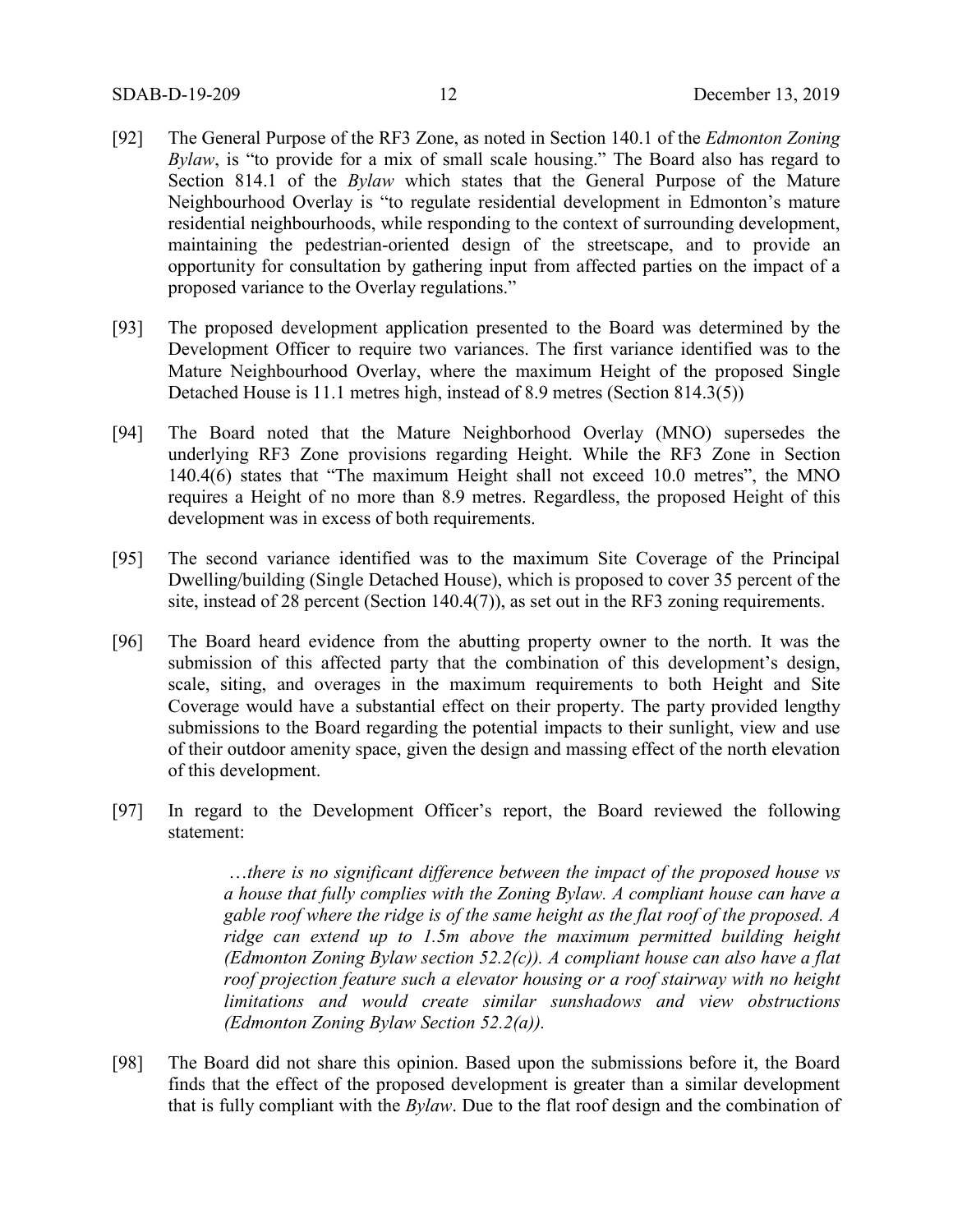the two variances, there is a significant massing effect, particularly on the north elevation, from the scale of development at that Height which is full throughout the Storey. The placement of the front and rear balconies does not sufficiently offset the increased development on the third Storey of the building, as the Height is uniform across the flat roof. The Board finds that this creates a monolithic wall facing the north abutting property with a significant sunshadowing effect.

- [99] The Board noted that the Sun Shadow Study presented by the Appellant represented a 'best case' scenario by using a June 20 sunshine effect date. The general sunshadow effect on the neighbours outdoor amenity area is at all other times of the year going to be greater than what was shown in the Study. The Board was also concerned about the relevance of some of the alternatives shown in the study which seem to not conform with RF3 Site Coverage requirements, and the Board was not persuaded by them that the effect was minimal.
- [100] The excess proposed Site Coverage is also of concern to the Board. An extra 7 percent in Site Coverage exists on each of the three above grade Storeys, roughly 232 square feet on each level. The effect of this overage is compounded by the small lot. The perception of greater massing and scale is magnified given the small lot the development is contained in and the increase in Height is accompanied by increased Site Coverage at that Height.
- [101] There are no Stepbacks or depth variations in the development's northern elevation where it faces the abutting property and is seen from that site. This creates a monolithic effect and contributes to massing.
- [102] The Board considered the submissions made by the Appellant regarding his opinion that he was guided to making certain design choices due to the design guidelines in the applicable Area Redevelopment Plans. He stated his regard for those plans and a desire to follow their recommendations. The Board was presented with Rossdale ARP 3.5, for example, which states "housing forms which are close to the street are encouraged up to 3 1/2 storeys" and also the ARP 3.3.1 South Rossdale Land Use Policies, among others.
- [103] The Board further heard from the Appellant and his designer that they believe the development to be designed within the ARP guidelines with respect to Site Coverage and Height. However, the Board notes that Area Redevelopment Plans can be aspirational policy documents.
- [104] The Board also notes that there are other features in the Area Redevelopment Plans that would contradict some of the designed features of the proposed development, including for example "flat roofs and low slope roofs with large overhangs should be avoided" (pg. 26/35, Design Guidelines Rossdale ARP) .
- [105] The Board considered the hierarchy of the planning authority of the various guidelines, Plans and Overlays pertinent to this site. Given that consideration, the Board did not agree with the Appellant's argument that the 35 percent allowable Site Coverage found in the ARP 5.3.4. (c) means that the proposed variance is appropriate or characteristic of the neighbourhood.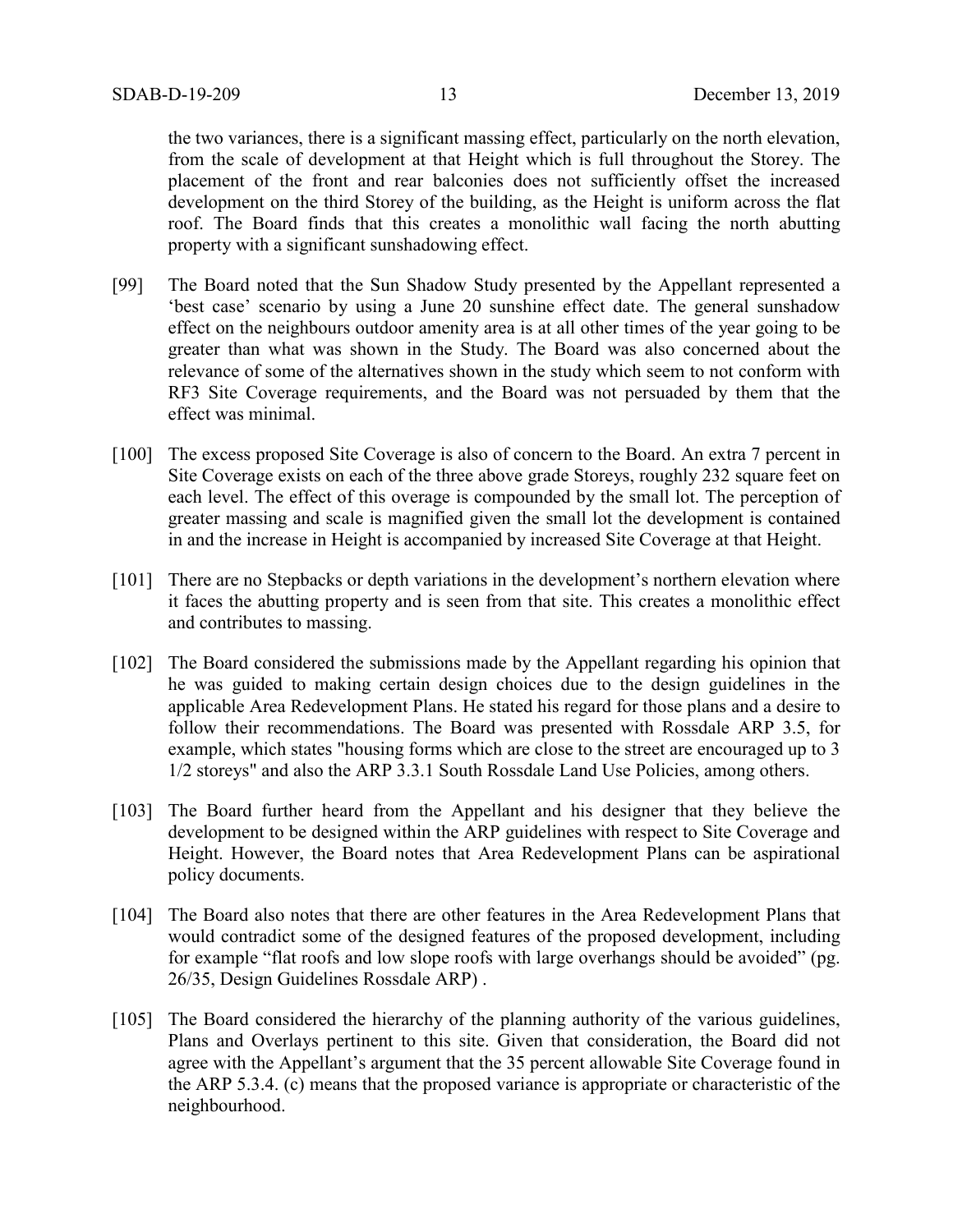[106] The Board also had regard to the North Saskatchewan River Valley and Ravine System Protection Overlay and the Floodplain Protection Overlay affecting this site. Section 812.1 states that the General Purpose of the Floodplain Protection Overlay is:

> *to provide for the safe and efficient use of lands which may be within the defined floodplains of the North Saskatchewan River and its tributaries within the City of Edmonton. The Overlay regulates building Height, the location and geodetic elevation of openings into buildings, the Use in portions of buildings, the design Grade of the Site, and Landscaping, to mitigate the potential negative effects of a flood event.*

- [107] The Appellant made submissions that the practical effect of this site being in the Overlays, as well as recommendations in the ARP, necessitated the inclusion of design features that lead to the two required variances to Height and Site Coverage. It was the Appellant's opinion that these variances come from the need for all basement windows and egress points to be above the 1:100 year floodplain, in order to minimize flooding impacts, as well as the entire main floor. Additionally, all HVAC, electrical and water heating is placed on the main floor, as such additional vertical space is required to house ducting and mechanical services which would otherwise exist in basement ceilings/bulkheads below the main floor.
- [108] The Board was not persuaded by the Appellant's position that the Height of 11.1 metres was necessitated by the floodplain. The Board notes that the average finished grade is above the 100-year flood line. Additionally, the Board was unconvinced by the Appellant's submission that the freeboard Height required the main floor Height to remain as high as it is. The Board notes that the proposed ceiling Height inside each of the three floors above grade of the home are approximately 10 feet, 9 feet and 9 feet respectively.
- [109] The Board also received City of Edmonton Geotechnical review of the development which indicated no objections to the proposed development, while recommending the developer be aware of flood risks and geotechnical risk during construction.
- [110] The Board received the Development Officer's report, as well as the Appellant's submissions, which were in some agreement that the two identified variances were necessitated by a variety of hardships related to the site. These included: the small lot size; the floodplain risk; and floodplain design considerations as found in Section 14.4(2)(b) of the *Edmonton Zoning Bylaw* particularly in relation to the desire to create a basement Secondary Suite.
- [111] The Board was not persuaded that the perceived hardships of the site necessitate variances, and notes that lot hardships are of greater relevance to the Development Authority than the Subdivision and Development Appeal Board. The Board notes that it is required to evaluate proposed developments according to the Section 687 of *Municipal Government Act,* as follows:

687(3) In determining an appeal, the subdivision and development appeal board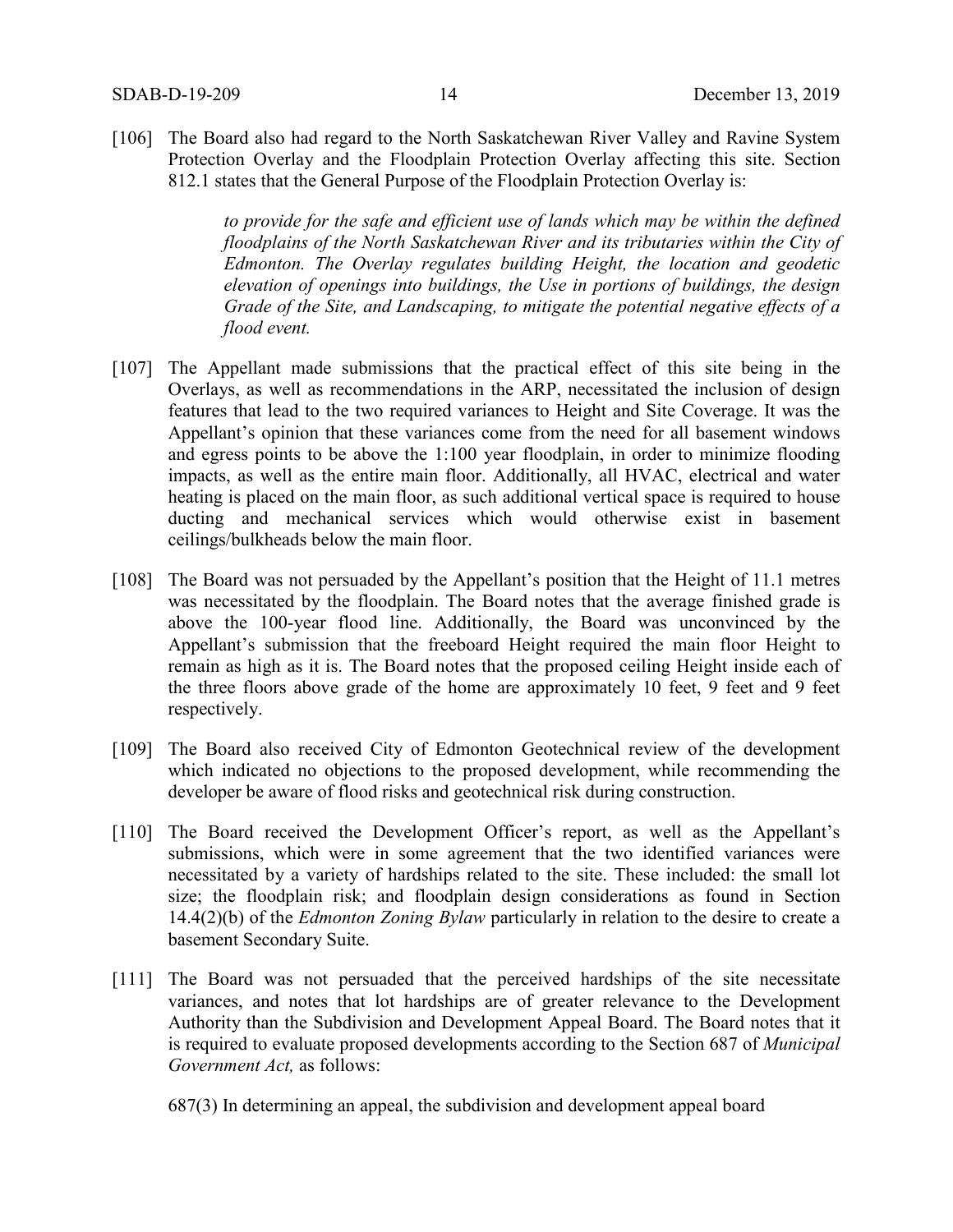(d) may make an order or decision or issue or confirm the issue of a development permit even though the proposed development does not comply with the land use bylaw if, in its opinion,

- (i) the proposed development would not
	- (A) unduly interfere with the amenities of the neighbourhood, or
	- (B) materially interfere with or affect the use, enjoyment or value of neighbouring parcels of land,

and

(ii) the proposed development conforms with the use prescribed for that land or building in the land use bylaw.

- [112] The Board finds, based on the neighbourhood context submissions presented to it, that the impacts of both the relatively small residential lots and being sited on a floodplain are common characteristics shared by most of the developments of the area.
- [113] With regard to the general development context of the Rossdale neighbourhood, the Board heard a variety of submissions. The Board appreciates the fact that development continues to evolve under the guidance of Area Redevelopment Plans. The Board received contradictory information from the parties about how characteristic the Appellant's proposed development would be of the area. The Board noted that the comparable developments presented to it by the Appellant were difficult to give consideration to, as the prevalence of that building style, their actual heights and any required variances were unknown.
- [114] The Board noted the Appellant did canvass some of the neighbouring property owners regarding his development plans. The Development Officer also conducted Community Consultation as a result of the required Height variance to the Mature Neighbourhood Overlay, and the Board found it was sufficient, according to Section 814.5(1) of the *Bylaw*. As a result, the Board is in receipt of several responses in support and several in opposition to this development. There was no comment regarding this application from the Rossdale Community League for the Board to consider.
- [115] The Board finds that the abutting property located to the north of the site would be materially affected by the proposed development. The size, massing, scale, and sunshadowing effects have been shown to be in excess of what a fully compliant Single Detached Home development would be.
- [116] Overall, the Board found that property owner to be the most affected neighbor by this development and agreed with their stated impacts regarding how the design choices of this development would affect the use and enjoyment of their property.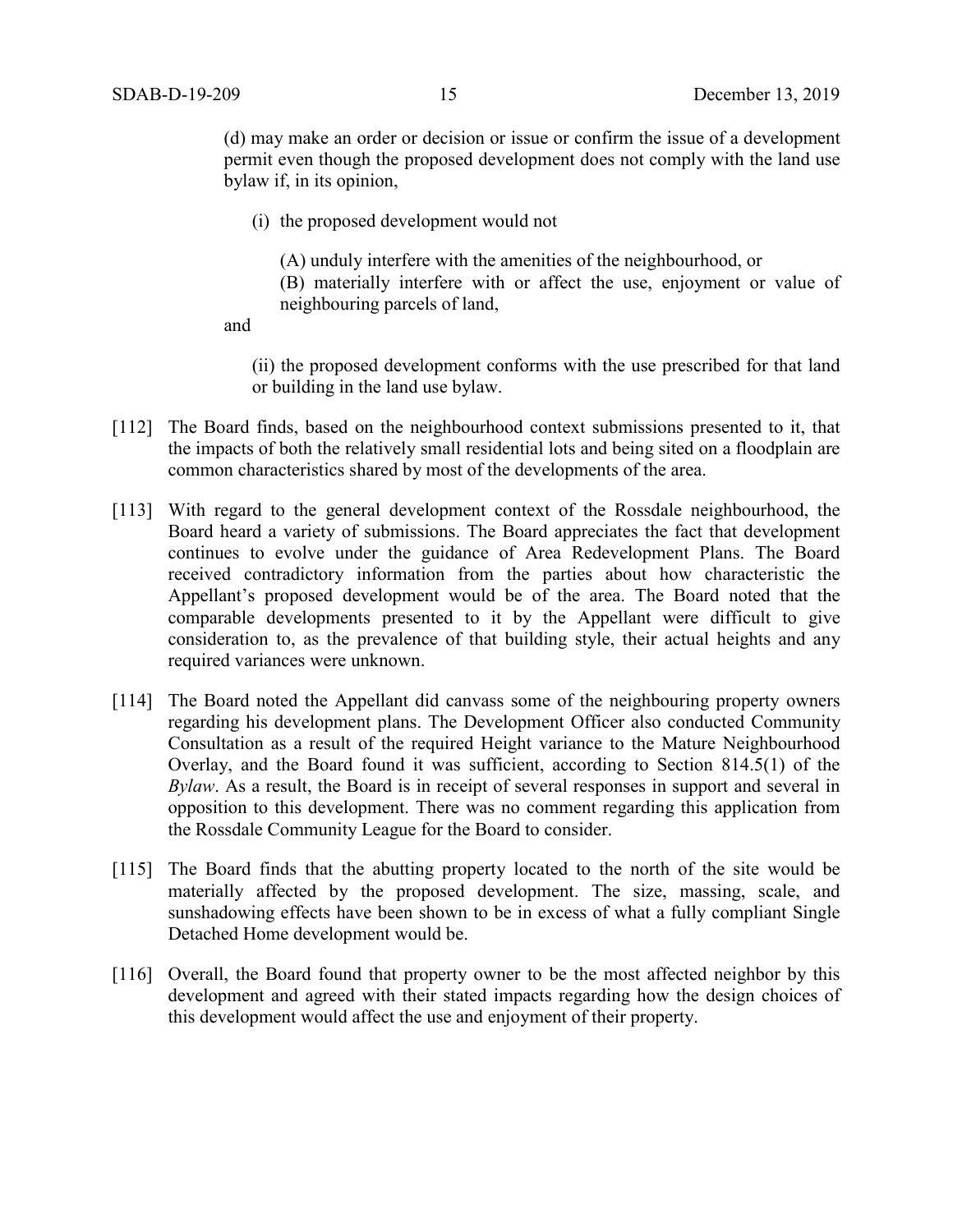[117] Based on the submissions presented to it and the reasons listed above, it is the opinion of the Board that the proposed development will unduly interfere with the amenities of the neighbourhood and materially interfere with or affect the use, enjoyment or value of neighbouring parcels of land. The Appeal is denied.

Showshank

Shari LaPerle, Presiding Officer Subdivision and Development Appeal Board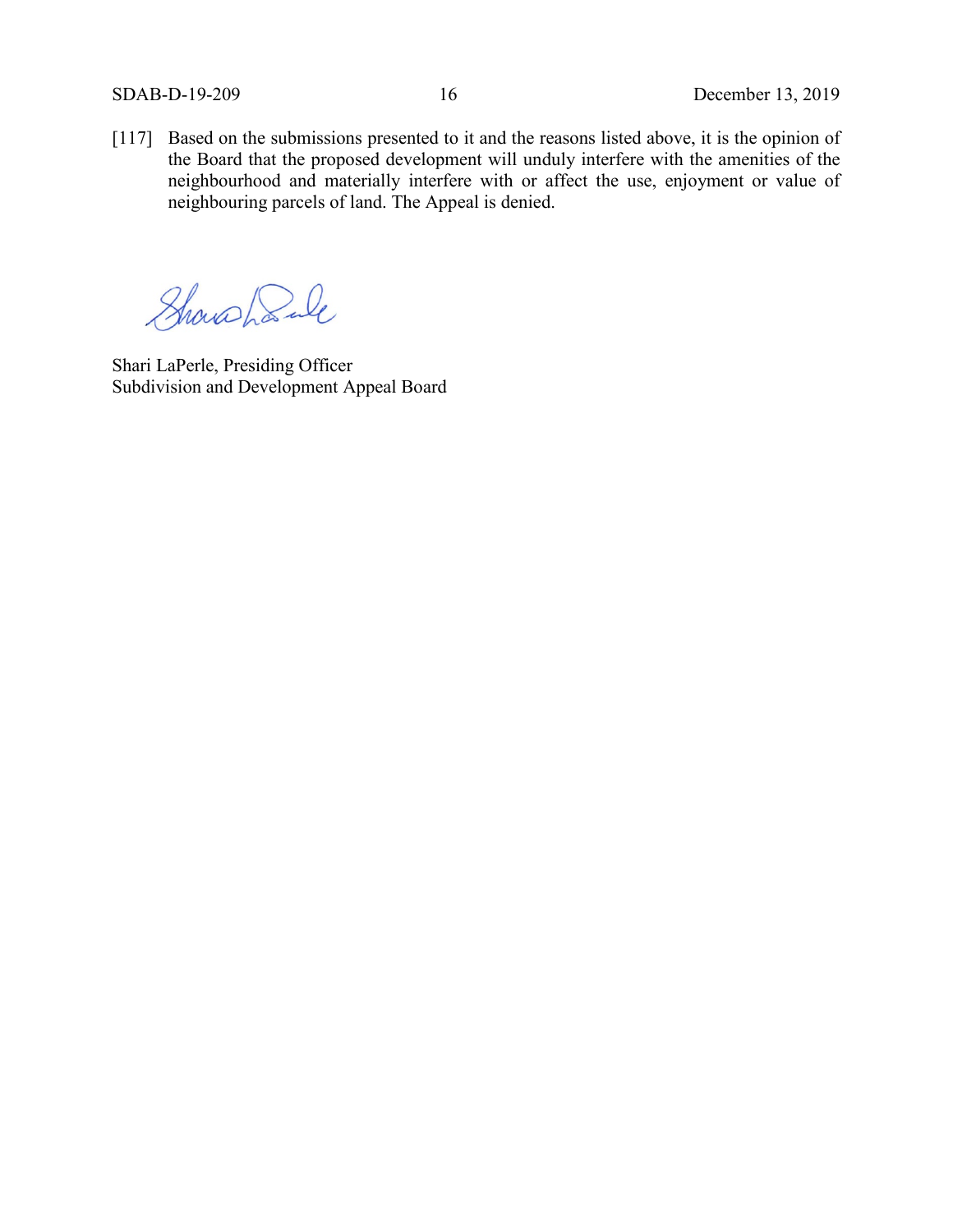#### **Important Information for the Applicant/Appellant**

- 1. This decision may be appealed to the Alberta Court of Appeal on a question of law or jurisdiction under Section 688 of the *Municipal Government Act*, RSA 2000, c M-26. If the Subdivision and Development Appeal Board is served with notice of an application for leave to appeal its decision, such notice shall operate to suspend the Development Permit.
- 2. When a decision on a Development Permit application has been rendered by the Subdivision and Development Appeal Board, the enforcement of that decision is carried out by the Sustainable Development Department, located on the 2nd Floor, Edmonton Tower, 10111 – 104 Avenue NW, Edmonton, AB T5J 0J4.

*NOTE: The City of Edmonton does not conduct independent environmental checks of land within the City. If you are concerned about the stability of this property for any purpose, you should conduct your own tests and reviews. The City of Edmonton, when issuing a development permit, makes no representations and offers no warranties as to the suitability of the property for any purpose or as to the presence or absence of any environmental contaminants on the property.*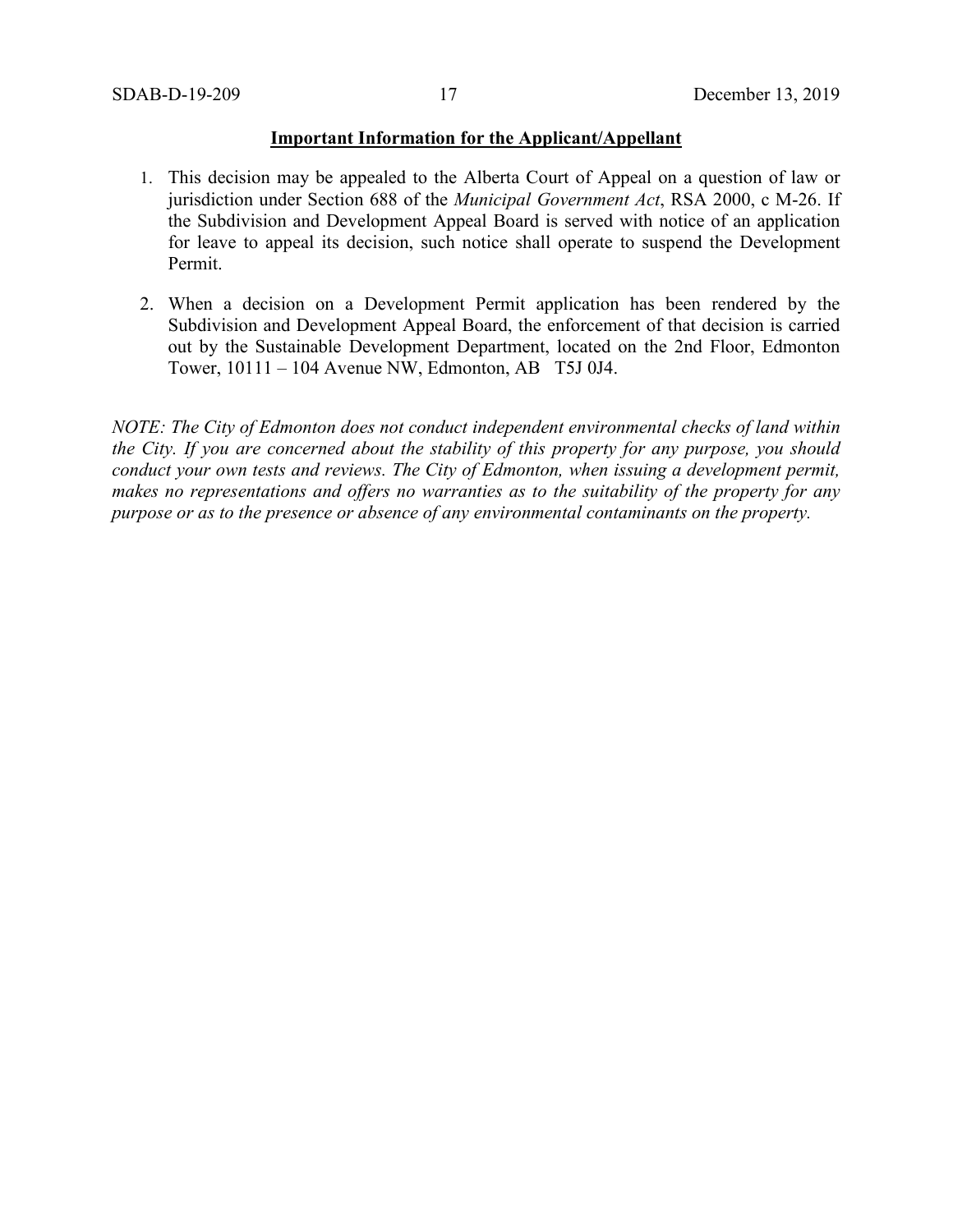# **EDMONTON SUBDIVISION AND DEVELOPMENT APPEAL BOARD**

Citation: Hodgson Schilf Evans Architects Inc. v Development Authority of the City of Edmonton, 2019 ABESDAB 10146

| Date:           | December 13, 2019 |
|-----------------|-------------------|
| Project Number: | 325100871-001     |
| File Number:    | $SDAB-D-19-146$   |

Between:

Hodgson Schilf Evans Architects Inc.

and

The City of Edmonton, Development Authority

Board Members

Shari LaPerle, Presiding Officer Vincent Laberge Chris Buyze Don Fleming Lyall Pratt

# DECISION

# *September 11, 2019 Hearing:*

[1] On September 11, 2019, the Subdivision and Development Appeal Board (the "Board") heard an appeal that was filed on August 13, 2019. The appeal concerned the decision of the Development Authority, issued on August 9, 2019, to refuse the following development:

# **To construct an addition (4.6 square metres) created by the exterior alteration to an existing Apartment House building (balcony enclosure on the 15th floor) (Carlisle).**

[2] The subject property is on Condo Common Area (Plan 8222325), located at 11826 - 100 Avenue NW, within the DC1 Direct Development Control Provision (Area 7 of the Oliver Area Redevelopment Plan ("DC1"). The Oliver Area Redevelopment Plan applies to the subject property.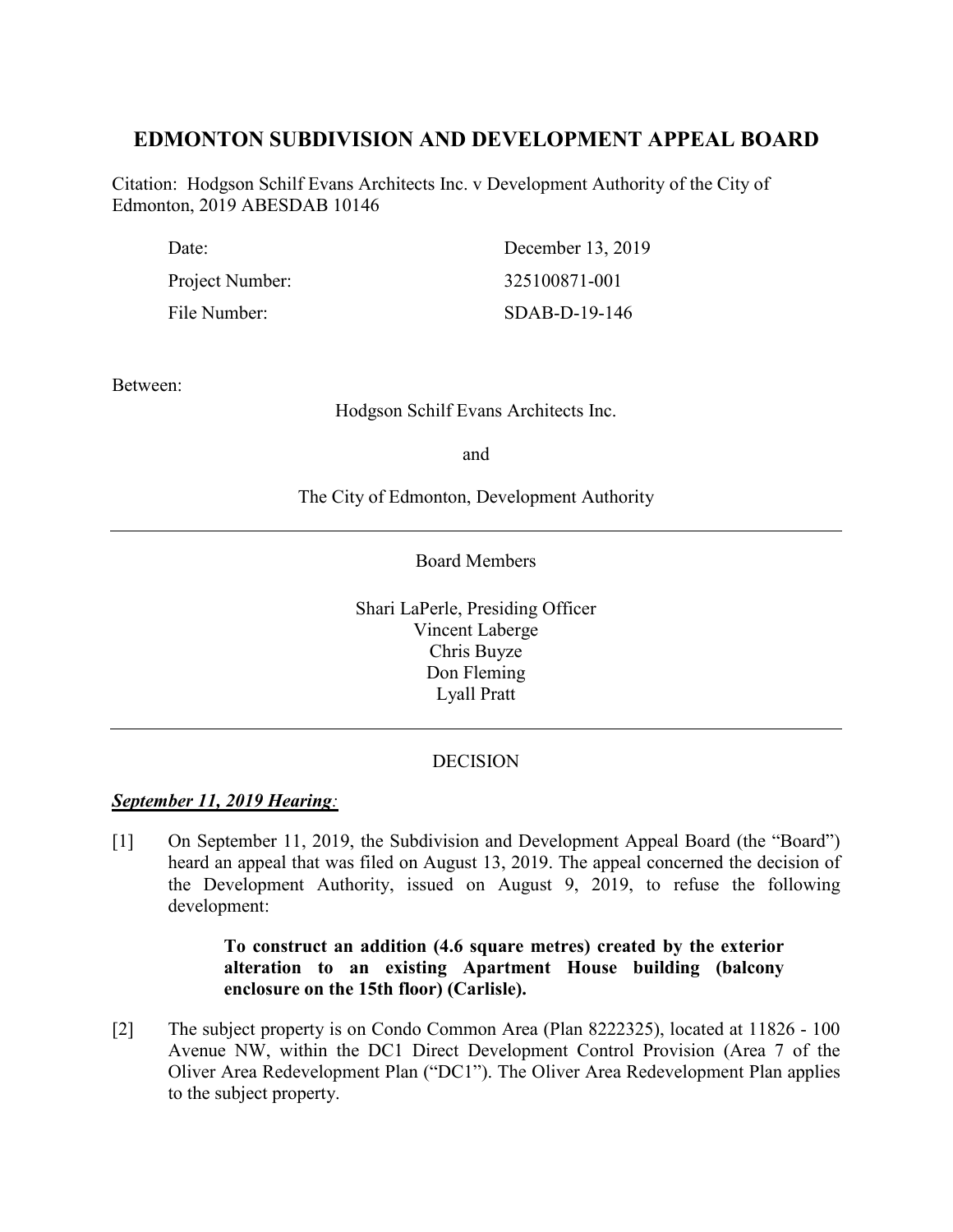- [3] The following documents were received prior to the hearing and form part of the record:
	- A copy of the Development Permit application with attachments, proposed plans, and the refused Development Permit;
	- The Development Officer's written submission;
	- A submission from the Appellant's Agent;
	- One online response in support of the proposed development; and
	- One email in support of the proposed development.

## **Preliminary Matters**

- [4] At the outset of the appeal hearing, the Presiding Officer confirmed with the parties in attendance that there was no opposition to the composition of the panel.
- [5] The Presiding Officer outlined how the hearing would be conducted, including the order of appearance of parties, and no opposition was noted.
- [6] The appeal was filed on time, in accordance with section 686 of the *Municipal Government Act*, RSA 2000, c M-26.
- [7] The Presiding Officer explained that, because the proposed development is located within a Direct Development Control Zone, the authority of the Board is limited by section 685(4) of the *Municipal Government Act*, which states:

 $685(4)$  Despite subsections  $(1)$ ,  $(2)$  and  $(3)$ , if a decision with respect to a development permit application in respect of a direct control district

- (a) …
- (b) is made by a development authority, the appeal is limited to whether the development authority followed the directions of council, and if the subdivision and development appeal board finds that the development authority did not follow the directions it may, in accordance with the directions, substitute its decision for the development authority's decision.

Accordingly, the Appellant was asked to address during the hearing how the Development Authority failed to follow Council's directions, specifically with respect to the Floor Area Ratio ("F.A.R.") variance.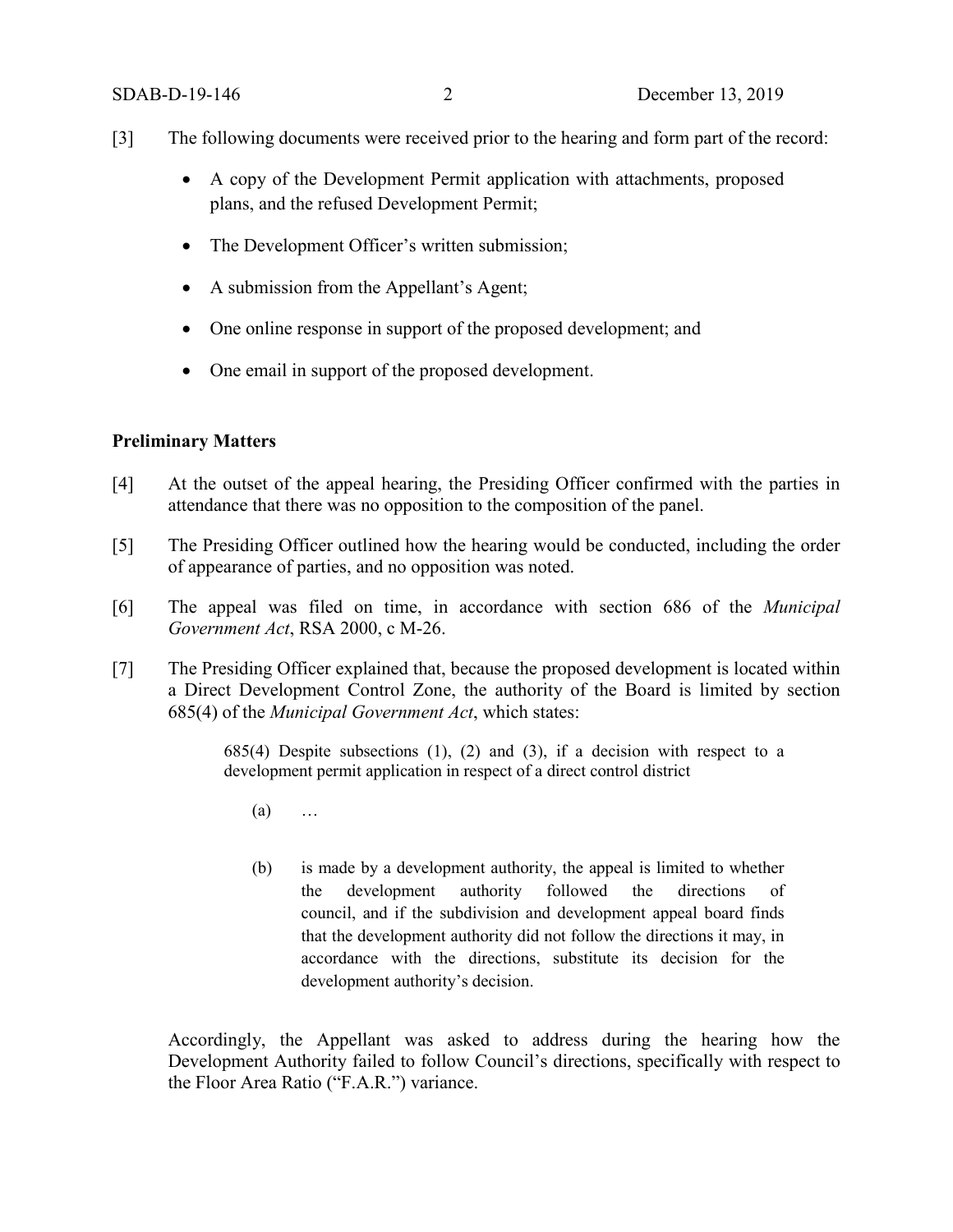## **Summary of Hearing**

- *i) Position of the Appellant, M. Hodgson, representing A. Olson*:
- [8] Mr. Olson purchased this condominium unit a few months ago and would like to enclose the small balcony as part of a renovation project.
- [9] The development permit application was refused on a technicality because a Development Officer does not have the authority to vary the F.A.R. However, this building has an F.A.R. that is already significantly larger than the maximum 3.0 allowed.
- [10] The subject building contains a number of balcony enclosures that were previously approved. The proposed enclosure will not increase the footprint of the building and will not have a negative impact on any of the adjacent property owners.
- [11] A photograph of the building was referenced to illustrate that the proposed balcony enclosure will match the existing enclosures that have been installed on the floor above and below the subject unit. The unit will be constructed with modern materials and is a permanent structure.
- [12] Mr. Hodgson provided the following information in response to questions from the Board:
	- a) He acknowledged the restrictions place on the Board by section 685 of the *Municipal Government Act*. However, during his discussions with the Development Officer he was advised that the Development Officer had no choice but to refuse the development permit application because they do not have the authority to waive or vary F.A.R. However, in a previous similar circumstance the Subdivision and Development Appeal Board had varied the F.A.R. requirements upon appeal.
	- b) It was his opinion that the variance required to the maximum allowable F.A.R. for this building is insignificant.
	- c) It was his opinion that it was never Council's intent to prevent owners from enclosing their balconies when this DC1 was adopted.
- [13] Mr. Hodgson asked that the hearing be postponed. He was not aware of the legal issues associated and raised by discussion with this appeal. He would like more time to thoroughly review the development regulations contained in the DC1, consider the calculations for F.A.R. provided by the Development Officer, and to seek the direction of his client who may or may not retain Legal Counsel.

#### **Decision**

[14] That the appeal hearing be postponed to a date to be determined. This will allow additional time for the Appellant to seek the advice of Legal Counsel. The hearing will be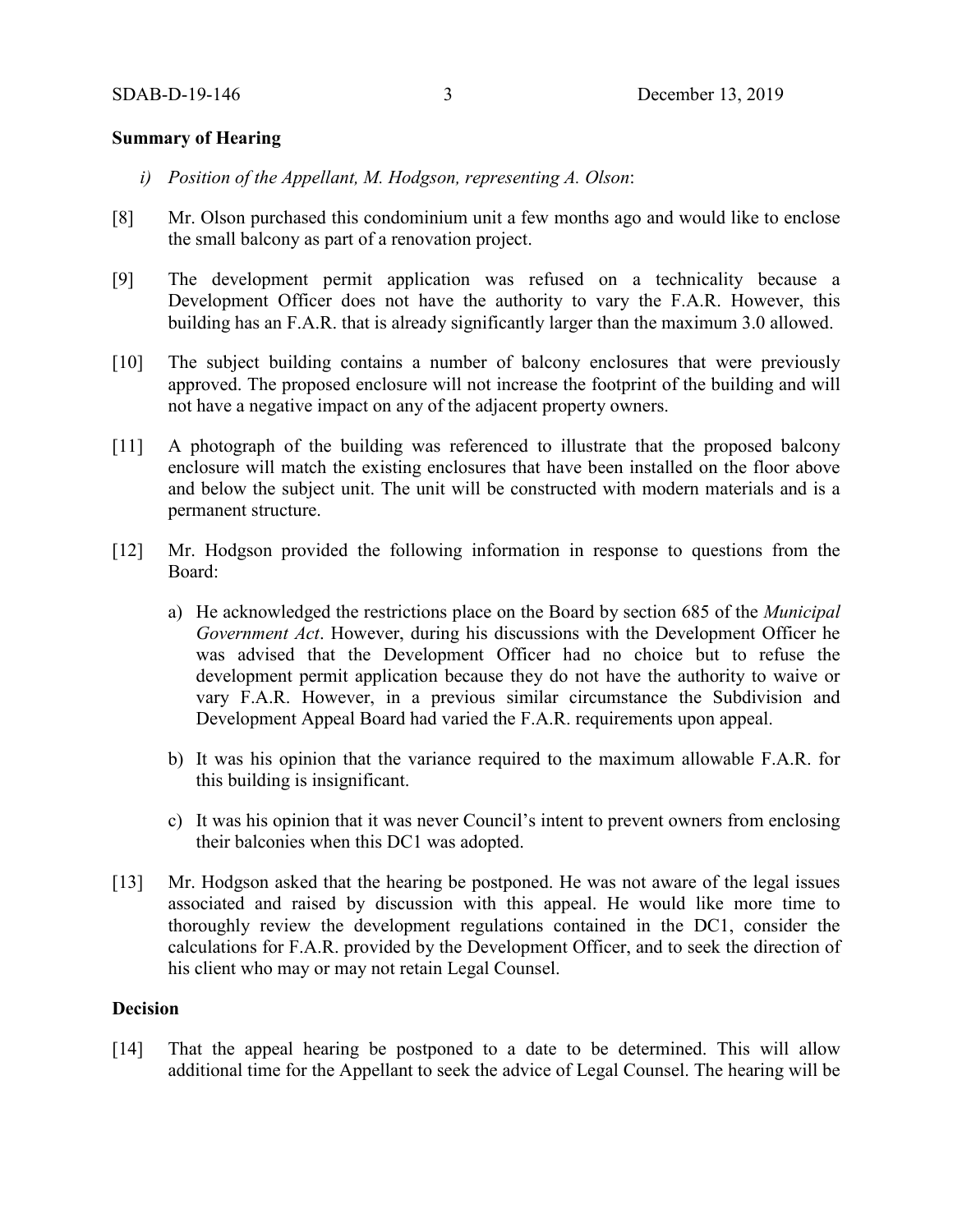scheduled to a date based on the availability of Legal Counsel and the other affected parties.

## **Reasons for Decision:**

[15] This is the first postponement request regarding this matter. It is required in order to allow the Appellant to retain Legal Counsel. There is no undue prejudice suffered by any affected parties.

## *November 28, 2019 Hearing:*

[16] On November 28, 2019, the Board made and passed the following motion:

"That SDAB-D-19-146 be raised from the table."

- [17] The following documents were received prior to the hearing and form part of the record:
	- A copy of the Development Permit application with attachments, proposed plans, and the refused Development Permit;
	- The Development Officer's written submission;
	- A submission from the Appellant's Agent;
	- One online response in support of the proposed development;
	- One email in support of the proposed development; and
	- A submission from Legal Counsel for the Appellant.

## **Preliminary Matters**

- [18] At the outset of the appeal hearing, the Presiding Officer confirmed with the parties in attendance that there was no opposition to the composition of the panel.
- [19] The Presiding Officer outlined how the hearing would be conducted, including the order of appearance of parties, and no opposition was noted.
- [20] The appeal was filed on time, in accordance with section 686 of the *Municipal Government Act*, RSA 2000, c M-26.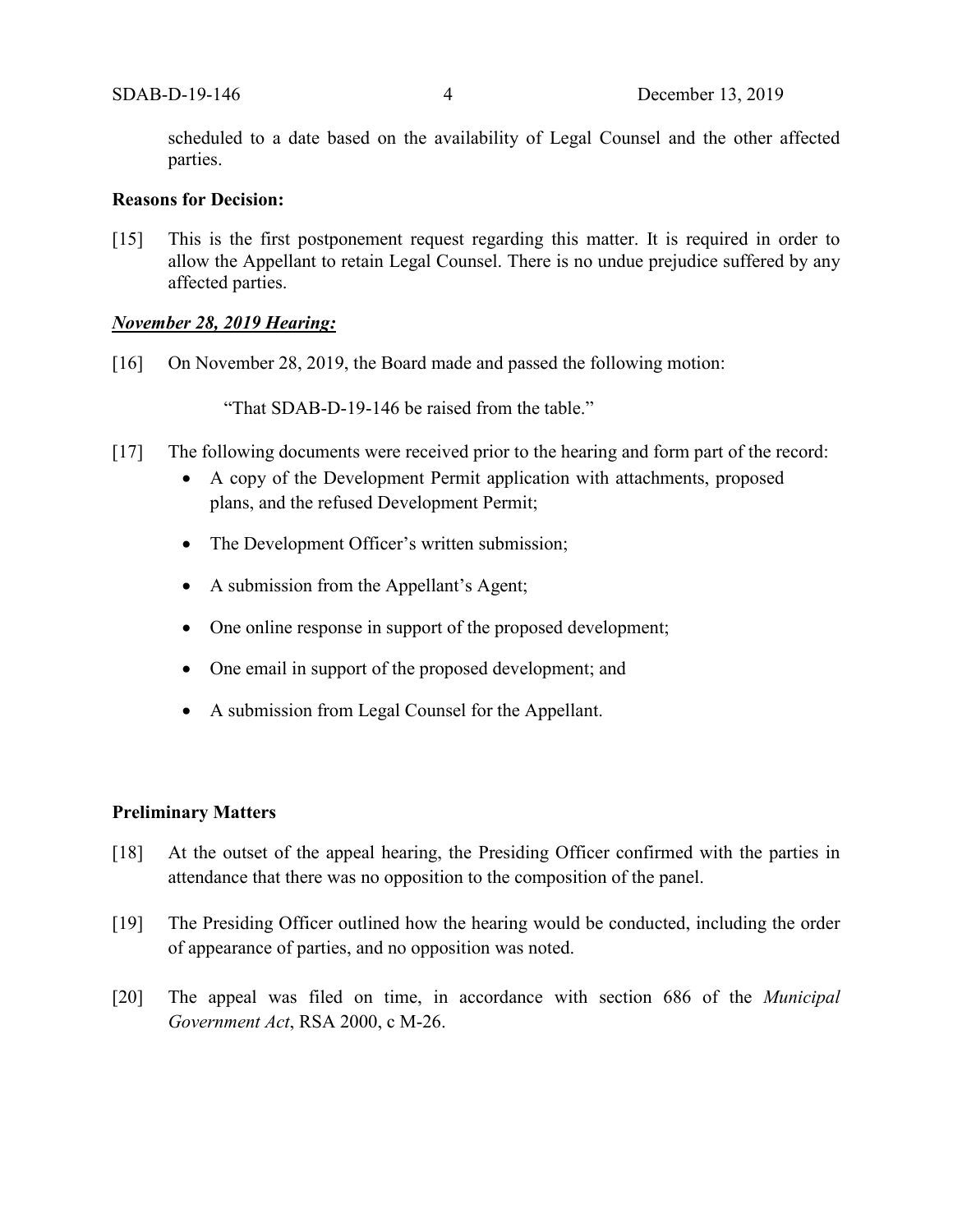#### **Summary of Hearing**

- *i) Position of the Legal Counsel for the Appellant, J. Agrios (Kennedy Agrios LLP) who was accompanied by M. Hodgson (Hodgson Schilf Evans Architects Inc.)*
- [21] The actual footprint or area of the building is not being expanded; an existing balcony is being enclosed.
- [22] The Oliver Area Redevelopment Plan was adopted in December 1997 and the Carlisle building was built in 1981. The building as it exists exceeds the maximum Floor Area Ratio (F.A.R.) for the DC1 zoning and from the Development Officer's report, the total F.A.R. is 4.93 or 9,675.6 square metres. To meet the minimum F.A.R. of 3.0, the building would have to be 5,883.4 square metres. The building as it currently exists is over F.A.R. by almost 3,800 square metres.
- [23] The proposed balcony enclosure is 4.6 square metres. The way the Development Officer has written the decision, it is definitely not the proposed balcony enclosure that is causing the excess in F.A.R. The building already exceeded the F.A.R. by the time the DC1 zoning was created by City Council in 1997. The proposed balcony enclosure is actually increasing the building's F.A.R. by 0.003 or 0.004. If you rounded to more than two decimal places, it actually does not change the F.A.R. This is just a rounding situation in terms of what is actually being added to the F.A.R.
- [24] The Carlisle building is a non-conforming building. Section 616(q) of the *Municipal Government Act* states:

"non-conforming building" means a building

- (i) that is lawfully constructed or lawfully under construction at the date a land use bylaw affecting the building or the land on which the building is situated becomes effective, and
- (ii) that on the date the land use bylaw becomes effective does not, or when constructed will not, comply with the land use bylaw;
- [25] Section 643(5) of the *Municipal Government Act* states:

A non-conforming building may continue to be used but the building may not be enlarged, added to, rebuilt or structurally altered except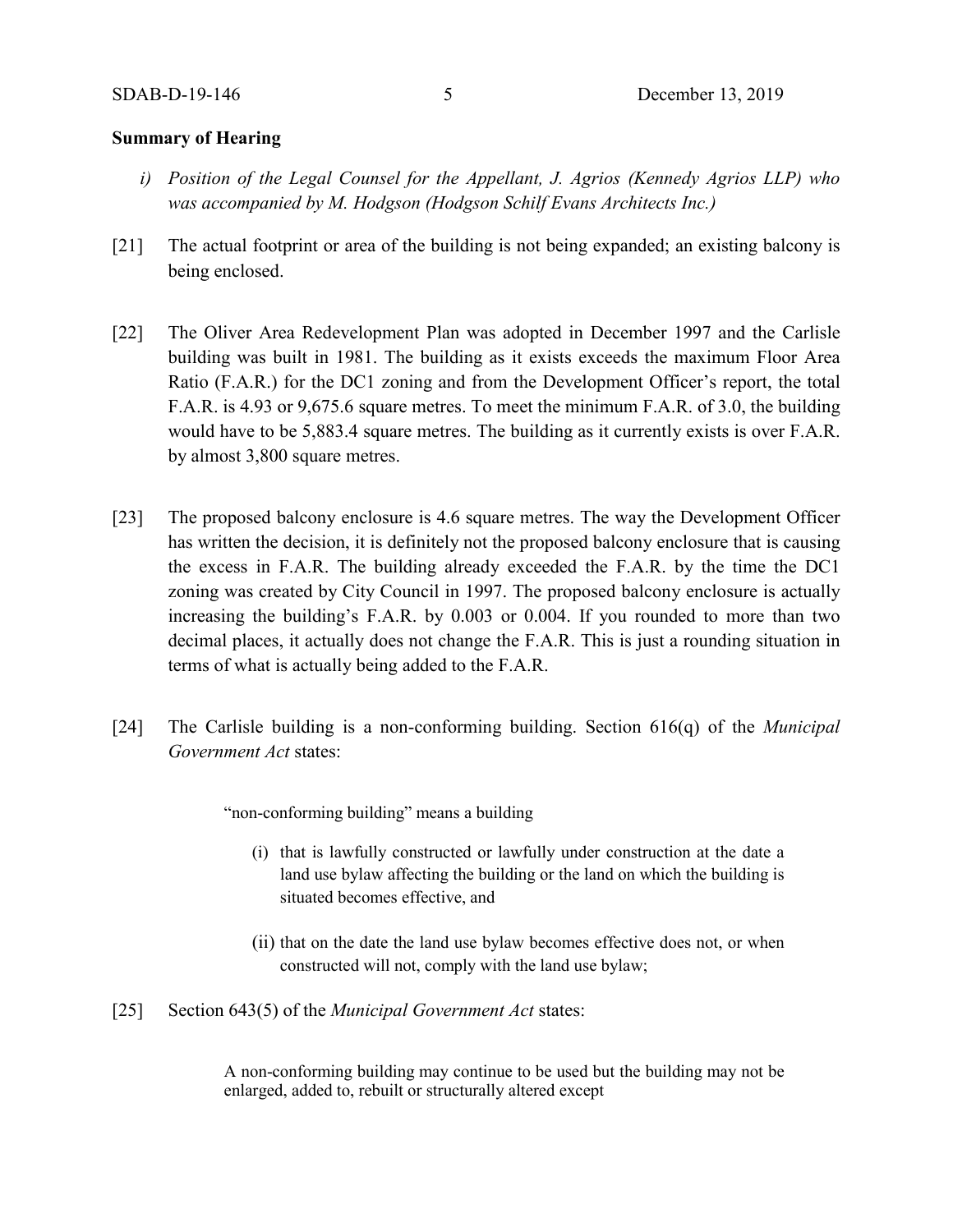- (a) to make it a conforming building,
- (b) for routine maintenance of the building, if the development authority considers it necessary, or
- (c) in accordance with a land use bylaw that provides minor variance powers to the development authority for the purposes of this section.
- [26] Because of the size of the balcony (4.6 square metres), the enclosure is not increasing the F.A.R. What is being done is not enlarging, adding to, rebuilding, or structurally altering but is simply an enclosure of an existing balcony.

Section 11.3(2) of the *Edmonton Zoning Bylaw* states:

The Development Officer may approve, with or without conditions as a Class B Discretionary Development, an enlargement, alteration or addition to a nonconforming building if the non-conforming building complies with the Uses prescribed for that land in this Bylaw and the proposed development would not, in their opinion:

- a. unduly interfere with the amenities of the neighbourhood; or
- b. materially interfere with or affect the use, enjoyment or value of neighbouring properties.
- [27] It is her submission that the actual variance power is in section 11.3(1) of the *Edmonton Zoning Bylaw* and section 11.3(2) is technically not a variance. This section simply sets out when a non conforming building can be altered. When you take section 643(5) of the *Municipal Government Act* with a combination of section 11.3(2), the Development Officer and the Board can approve a non conforming building in this DC1.
- [28] Section 11.4 (Limitation of Variance) of the *Edmonton Zoning Bylaw* only applies when dealing with a variance. Therefore, the Board has jurisdiction to allow this appeal pursuant to section  $643(5)$  and  $11.3(2)$ .
- [29] The enclosed balcony will be identical to the floor above and floor below which also have similar balcony enclosures. It will not affect any neighbours or neighbouring properties; the enclosure is aesthetically similar to what is existing; and the condominium board has no concerns.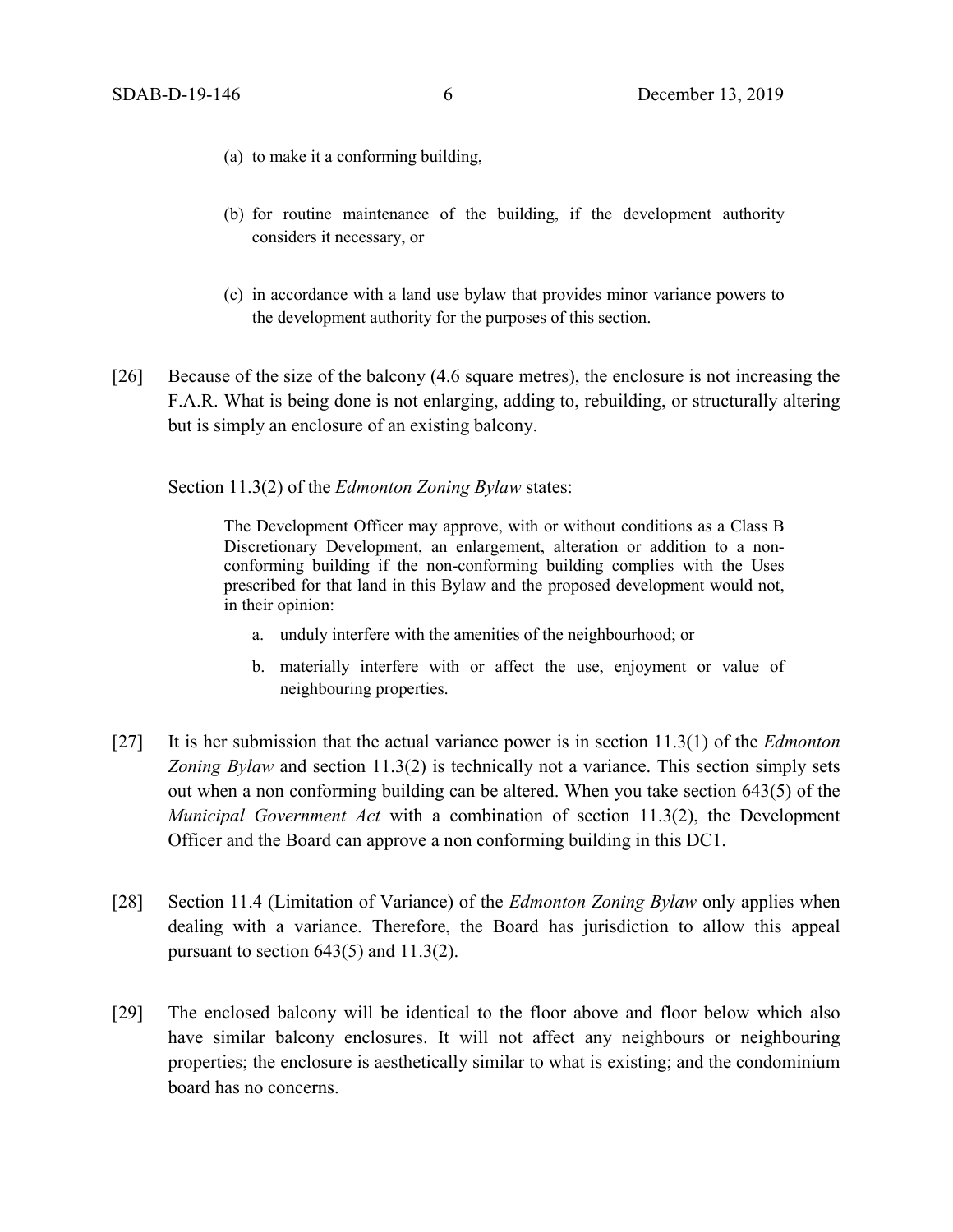- [30] Ms. Agrios provided the following information in response to questions from the Board:
	- a) The Development Officer missed that this is a non conforming building; therefore, this is not a variance, it is an alteration. The Development Officer should have looked at section  $643(5)$  and  $11.3(2)$ , and he did not.
	- b) With respect to section 11.4(1)(b) and the F.A.R. variance limitation, Ms. Agrios stated that the Board and the Development Officer are not bound by this limitation because an alteration can be made to a non conforming building and there is no variance. The F.A.R. excess of 1.93 is the existing building, and the 1.93 F.A.R. excess will be the same with the balcony enclosure.
	- c) Ms. Agrios agreed that if there was indeed a variance to the F.A.R., the Development Officer and the Board cannot approve a F.A.R. variance.

#### **Decision**

[31] The appeal is **ALLOWED** and the decision of the Development Authority is **REVOKED**. The development is **GRANTED** as applied for to the Development Authority.

## **Reasons for Decision:**

- [32] The Board considered this application to construct an addition (4.6 square metres) created by the exterior alteration to an existing Apartment House building (balcony enclosure on the 15th floor) (Carlisle building).
- [33] The Carlisle building was built in 1981 prior to the establishment of the Floor Area Ratio (F.A.R.) regulation under section 15.8.4(a) in the DC1 Direct Development Control Provision (Area 7 of the Oliver Area Redevelopment Plan ("DC1").
- [34] Under section 6.1 of the *Edmonton Zoning Bylaw*, Floor Area Ratio means:

the numerical value of the Floor Area of the building or structure relative to the Site upon which it is located, excluding:

- a. Basement areas used exclusively for storage or service to the building, or as a Secondary Suite;
- b. Parking Areas below ground level;
- c. Walkways required by the Development Officer;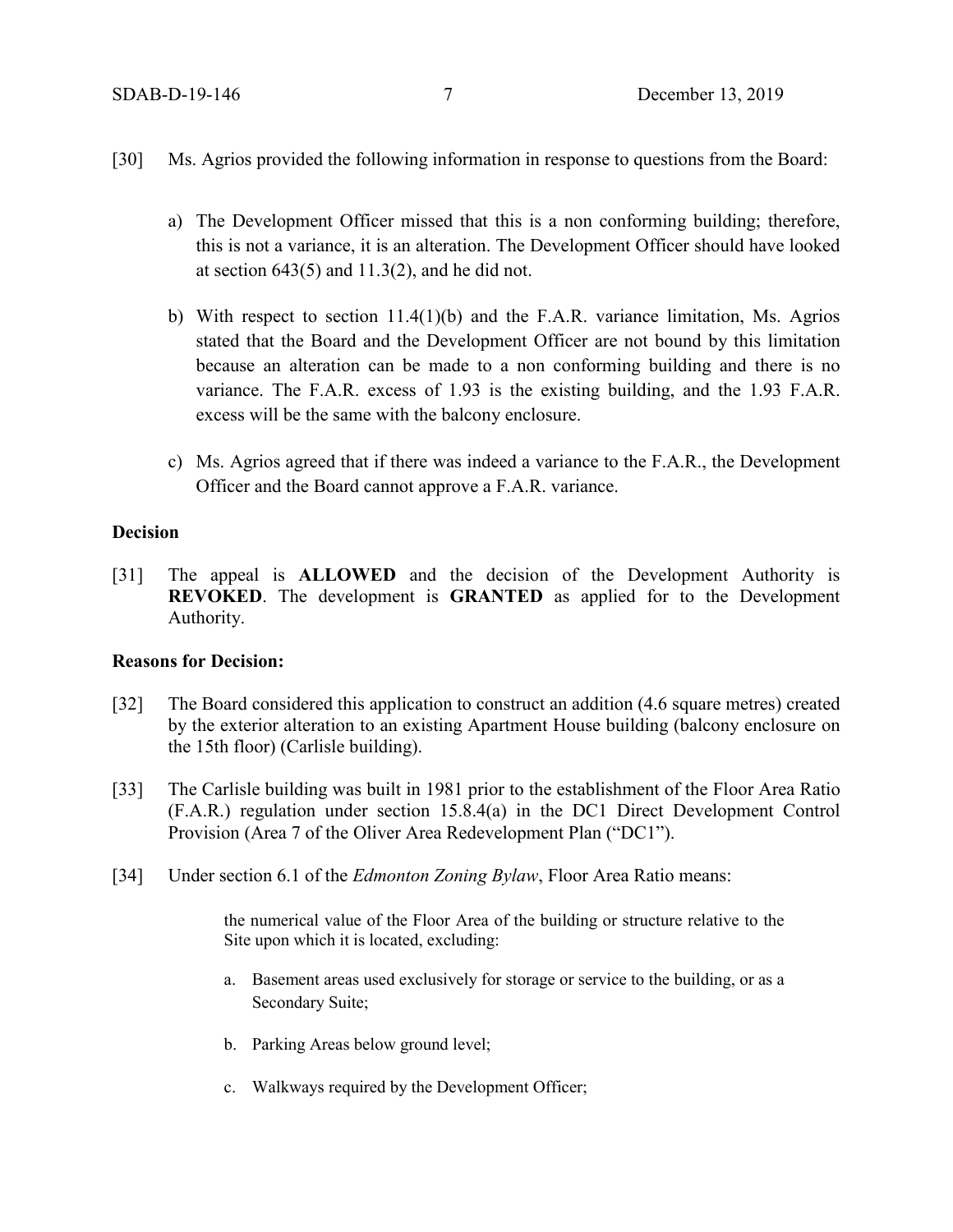- d. Floor Areas devoted exclusively to mechanical or electrical equipment servicing the development, divided by the area of the Site; and
- e. indoor Common Amenity Area, divided by the area of the Site.
- [35] The DC1 for the subject site was established in December 1997, which means that the subject building is a non-conforming building per section 616(q) of the *Municipal Government Act* that states:

"non-conforming building" means a building

- i. that is lawfully constructed or lawfully under construction at the date a land use bylaw affecting the building or the land on which the building is situated becomes effective, and
- ii. that on the date the land use bylaw becomes effective does not, or when constructed will not, comply with the land use bylaw;
- [36] The Board was presented with submissions that in general, enclosing a balcony to create an addition would increase the F.A.R, according to the definition in section 6.1.
- [37] The Board was also presented with submissions from the Architect working for the Appellant that the Carlisle building is currently more than 3,800 square metres over the maximum allowed F.A.R. This is a long-standing excess in the maximum F.A.R. due to the non-conformity of the subject building. According to the Development Authority's written submission, the calculation of the current F.A.R is 4.93, while the maximum requirement is 3.0.
- [38] The Board was also required to consider its authority when reviewing a DC1 appeal pursuant to section 685(4) of the *Municipal Government Act* which states:

Despite subsections (1), (2) and (3), if a decision with respect to a development permit application in respect of a direct control district

 $(a)$  ...

(b) is made by a development authority, the appeal is limited to whether the development authority followed the directions of council, and if the subdivision and development appeal board finds that the development authority did not follow the directions it may, in accordance with the directions, substitute its decision for the development authority's decision.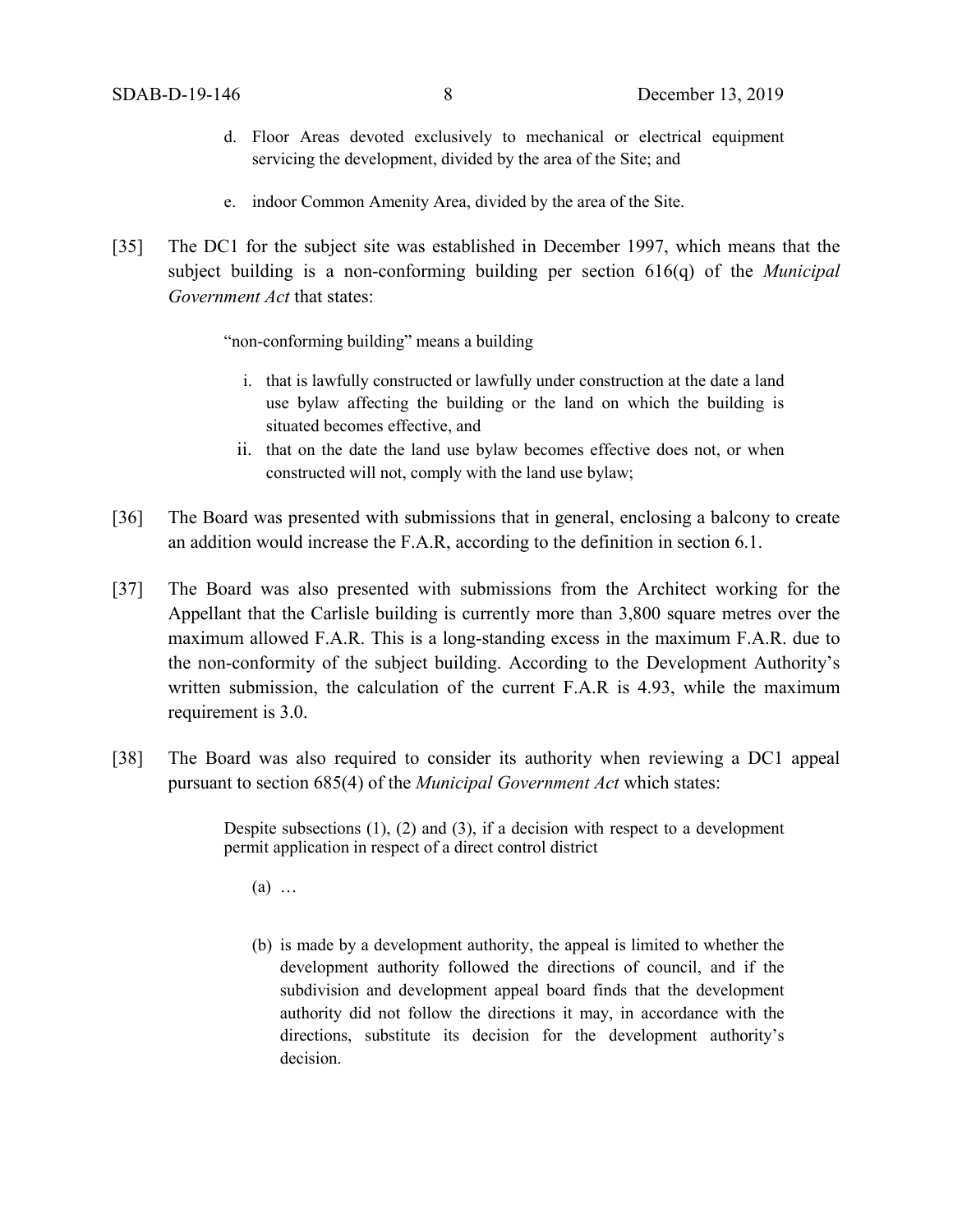- [39] The Board therefore considered whether the Development Authority followed the directions of Council in this matter. The Board found that it was presented with sufficient evidence from the Appellant that the Development Officer did err in considering the directions of Council, due to their error in calculating the F.A.R. in this specific application.
- [40] The Board accepted the submissions before it that enclosing 4.6 square metres created an enlargement of 0.003 or 0.004 to the F.A.R.
- [41] According to section 3.6(1) of the *Edmonton Zoning Bylaw*, unless specified elsewhere in this Bylaw, units shall be rounded to the tenth decimal place. The Board finds that this F.A.R. calculation is in fact 0.00. For this reason, the Board finds the Development Authority erred in calculating the F.A.R. and failed to follow the directions of Council as required in section 685(4).
- [42] The Board finds therefore that according to section 685(4), it would have the authority to substitute its own decision for that of the Development Authority.
- [43] However, due to the increase in F.A.R. being in fact 0.00, no variance is required to allow this specific balcony enclosure.
- [44] For the above reasons, the appeal is allowed and the development is granted.

Showshanle

Shari LaPerle, Presiding Officer Subdivision and Development Appeal Board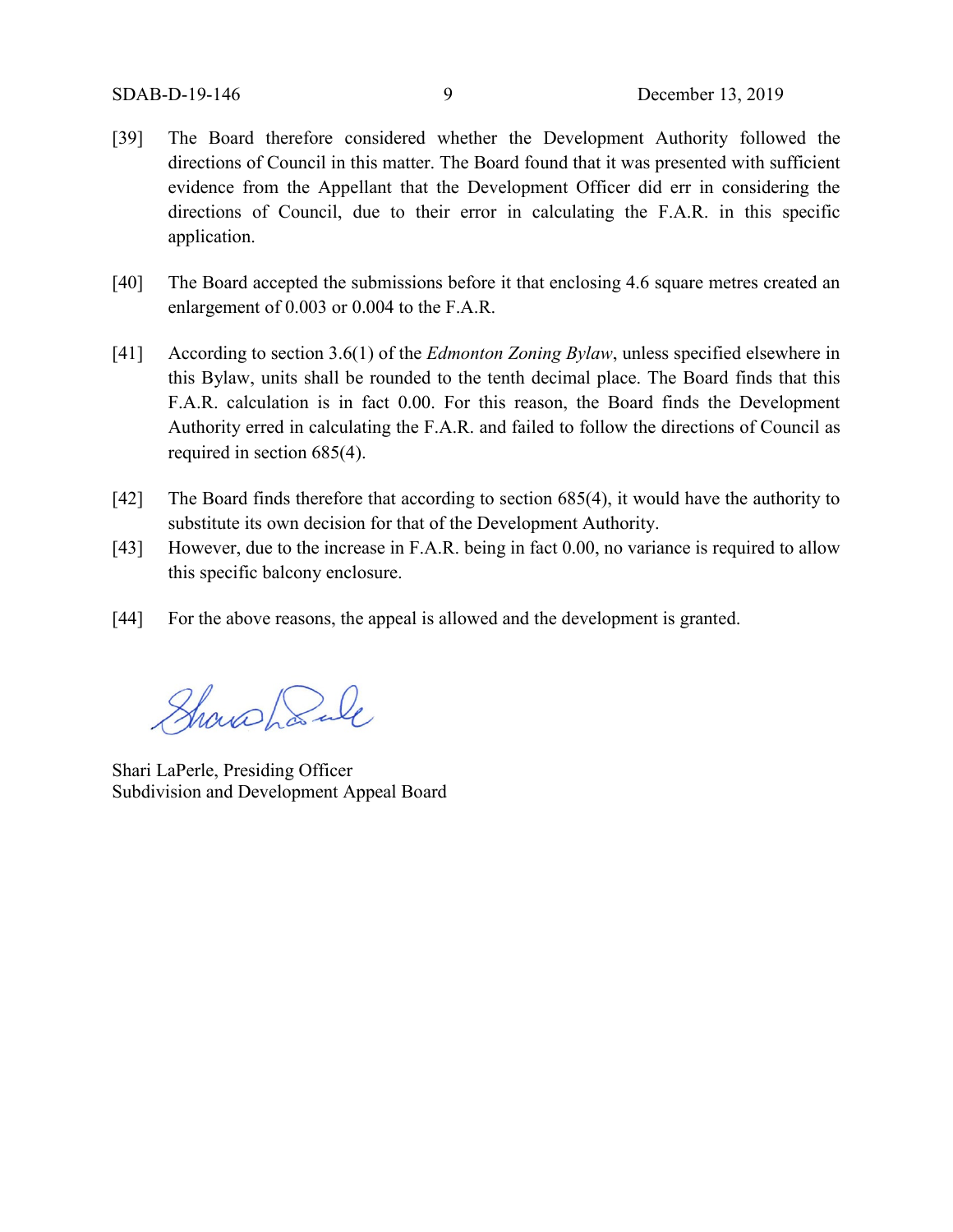#### **Important Information for the Applicant/Appellant**

- 1. This is not a Building Permit. A Building Permit must be obtained separately from the Sustainable Development Department, located on the 2nd Floor, Edmonton Tower, 10111 – 104 Avenue NW, Edmonton, AB T5J 0J4.
- 2. Obtaining a Development Permit does not relieve you from complying with:
	- a) the requirements of the *Edmonton Zoning Bylaw*, insofar as those requirements have not been relaxed or varied by a decision of the Subdivision and Development Appeal Board,
	- b) the requirements of the *Alberta Safety Codes Act*,
	- c) the *Alberta Regulation 204/207 – Safety Codes Act – Permit Regulation*,
	- d) the requirements of any other appropriate federal, provincial or municipal legislation,
	- e) the conditions of any caveat, covenant, easement or other instrument affecting a building or land.
- 3. When an application for a Development Permit has been approved by the Subdivision and Development Appeal Board, it shall not be valid unless and until any conditions of approval, save those of a continuing nature, have been fulfilled.
- 4. A Development Permit will expire in accordance to the provisions of section 22 of the *Edmonton Zoning Bylaw, Bylaw 12800*, as amended.
- 5. This decision may be appealed to the Alberta Court of Appeal on a question of law or jurisdiction under section 688 of the *Municipal Government Act*, RSA 2000, c M-26. If the Subdivision and Development Appeal Board is served with notice of an application for leave to appeal its decision, such notice shall operate to suspend the Development Permit.
- 6. When a decision on a Development Permit application has been rendered by the Subdivision and Development Appeal Board, the enforcement of that decision is carried out by the Sustainable Development Department, located on the 2nd Floor, Edmonton Tower, 10111 – 104 Avenue NW, Edmonton, AB T5J 0J4.

*NOTE: The City of Edmonton does not conduct independent environmental checks of land within the City. If you are concerned about the stability of this property for any purpose, you should conduct your own tests and reviews. The City of Edmonton, when issuing a development permit, makes no representations and offers no warranties as to the suitability of the property for any purpose or as to the presence or absence of any environmental contaminants on the property.*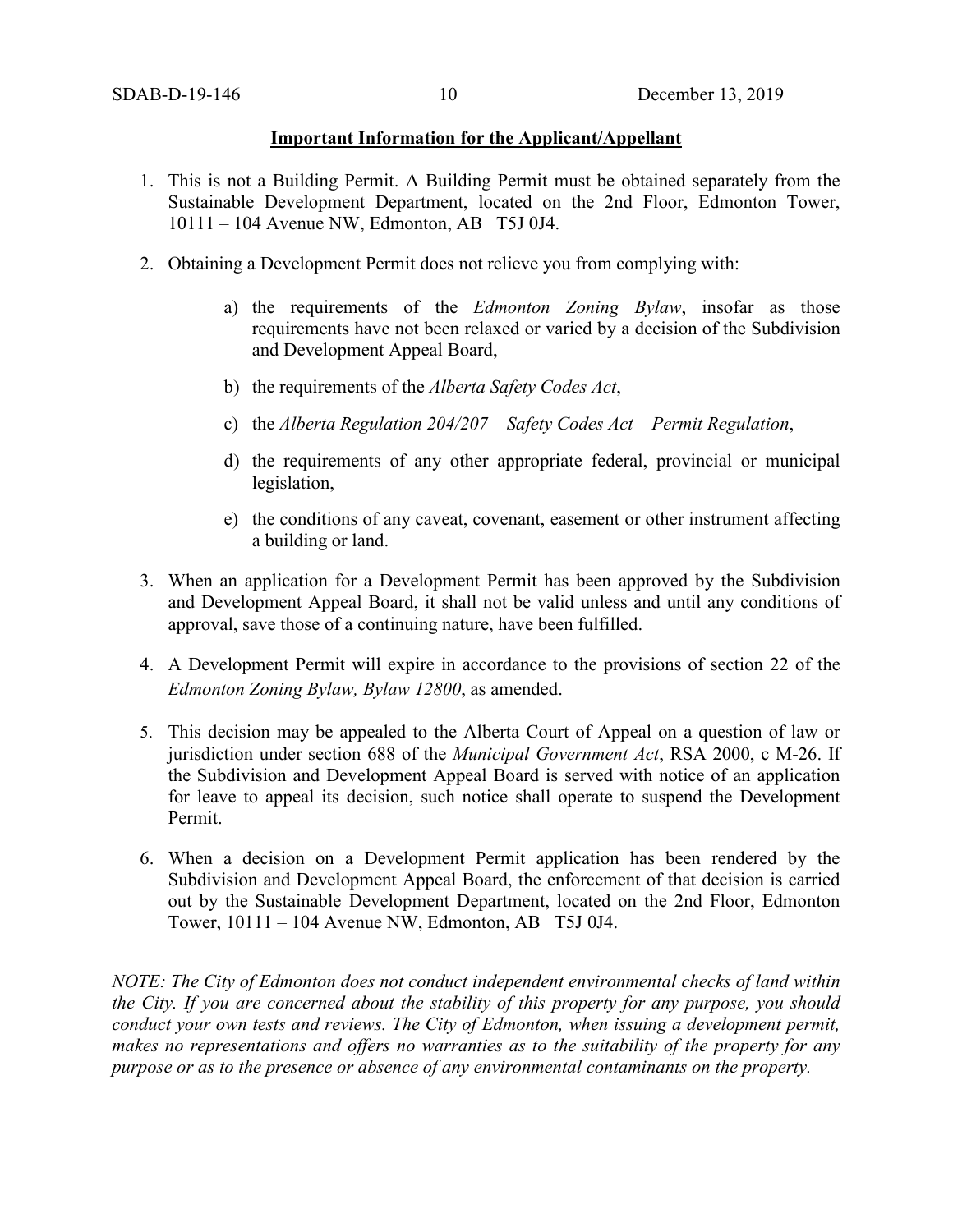# **EDMONTON SUBDIVISION AND DEVELOPMENT APPEAL BOARD**

Citation: Group2 Architecture Interior Design Ltd. v Development Authority of the City of Edmonton, 2019 ABESDAB 10210

| Date:           | December 13, 2019 |
|-----------------|-------------------|
| Project Number: | 325820880-002     |
| File Number:    | $SDAB-D-19-210$   |

Between:

Group2 Architecture Interior Design Ltd.

and

The City of Edmonton, Development Authority

Board Members

Shari LaPerle, Presiding Officer Vincent Laberge Chris Buyze Don Fleming Lyall Pratt

# DECISION

[1] On November 28, 2019, the Subdivision and Development Appeal Board (the "Board") heard an appeal that was filed on November 12, 2019 for an application by Group2 Architecture Interior Design Ltd. The appeal concerned the decision of the Development Authority, issued on November 8, 2019, to refuse the following development:

# **Construct a Public Education Service Building (GARTH WORTHINGTON K-9 SCHOOL).**

- [2] The subject property is on Plan 1420393 Blk 3 Lot 1MR, located at 351 Chappelle Drive SW, within the (AGU) Urban Reserve Zone. The Chappelle Neighbourhood Area Structure Plan applies to the subject property.
- [3] The following documents were received prior to the hearing and form part of the record: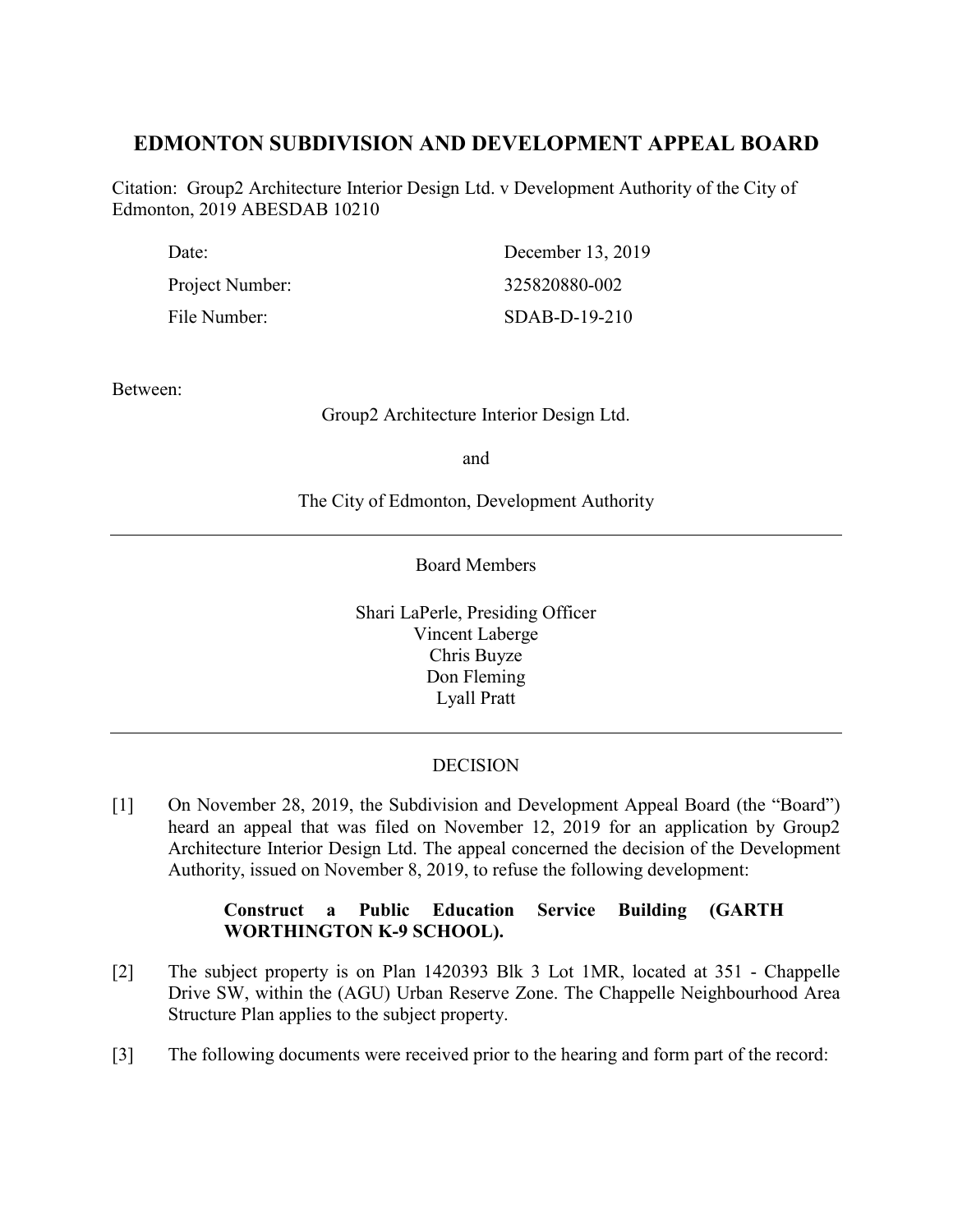- A copy of the Development Permit application with attachments, proposed plans, and the refused Development Permit;
- The Development Officer's written submission;
- The Appellant's written submission; and
- One online response in opposition to the proposed development.

#### **Preliminary Matters**

- [4] At the outset of the appeal hearing, the Presiding Officer confirmed with the parties in attendance that there was no opposition to the composition of the panel.
- [5] The Presiding Officer outlined how the hearing would be conducted, including the order of appearance of parties, and no opposition was noted.
- [6] The appeal was filed on time, in accordance with section 686 of the *Municipal Government Act*, RSA 2000, c M-26.

#### **Summary of Hearing**

- *i) Position of the Appellant, A. Fris, representing Group2 Architecture Interior Design and R. Labbe, representing the Edmonton Public School Board:*
- [7] The school site was identified in the Chappelle Neighbourhood Area Structure Plan that was adopted by Council in 2008. The site is currently zoned (AGU) Urban Reserve Zone. Edmonton Public Schools has been working with the City of Edmonton since April 2019 when a request was made to Civic Properties Services to begin its rezoning process from (AGU) Urban Reserve Zone to (US) Urban Services. It is anticipated that the rezoning application will come before Council in January or February 2020 but no date has been confirmed.
- [8] Public Education Services where a Site is designated as a school/park Site by a Neighbourhood Structure Plan is a Discretionary Use in the (AGU) Urban Reserve Zone. However, according to the provisions of the Zone, the maximum building Height cannot exceed 10.0 metres and the minimum Site Area shall be a minimum of 8 hectares.
- [9] The current AGU Zone does not allow the Development Officer any variance powers on building height. However, if, as is anticipated, the property were to be rezoned to the US Zone, the Development Officer would have the authority to vary the height restriction.
- [10] Most new school projects in Edmonton require a height variance to accommodate the gymnasium. This issue has been raised with Development & Zoning Services in an attempt to find a long term solution.
- [11] The minimum required site area of 8.0 hectares is specific to the current AGU Zone while the proposed US Zone does not have a minimum site area requirement.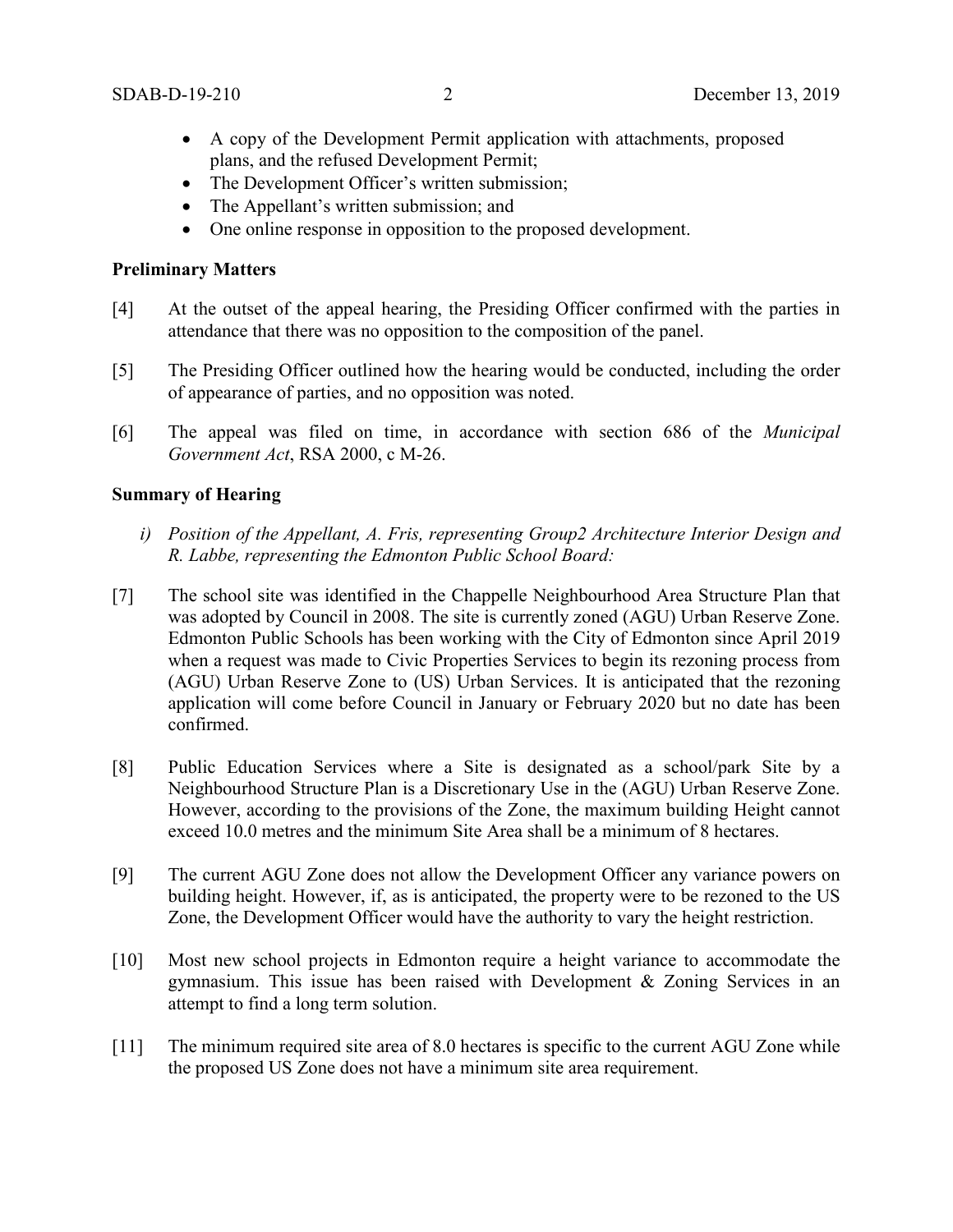- [12] The current construction schedule for the school is reliant on foundation work beginning in February 2020 in order to meet the required opening date of September 2021. It is therefore important to obtain the proposed development permit with the required variances in height and site area at this time even though it is anticipated that the rezoning application may be approved in January or February 2020.
- [13] A minimum clear height of 8.0 metres to the underside of the structure is required for volleyball competition to take place in the gymnasium. The proposed school design is 8.5 metres to the underside of the structure in the gymnasium and 8.0 metres to the underside of the required gymnasium divider curtain. This dimension allows the requisite height for volleyball competition and also provides adequate height for the adjacent mechanical room equipment and services connections.
- [14] The final maximum parapet height used to determine building height is the result of truss depth; the requirement of Alberta Infrastructure to provide sloped trusses; insulation thickness; the parapet height required to meet code requirements for drainage; warranty and the internal clearance of the ceiling structure required to play volleyball and other sports.
- [15] Mr. Labbe and Ms. Fris provided the following information in response to questions from the Board:
	- a) Families and community members were presented with a preliminary concept of the school design and a site plan. They were invited to provide feedback through a public meeting and an online survey. One or two residents expressed concern regarding increased traffic from the development, which is typical. However, the majority of residents are eager for the school to be built.
	- b) Discussions with the Development Officer have been ongoing and the recommended conditions have been reviewed and are acceptable.
	- *iii) Position of the Development Officer, C. Li:*
- [16] Ms. Li did not attend the hearing but provided a written submission that was considered by the Board.

#### **Decision**

[17] The appeal is **ALLOWED** and the decision of the Development Authority is **REVOKED**. The development is **GRANTED** as applied for to the Development Authority, subject to the following **CONDITIONS**:

## **Lot Grading Conditions**: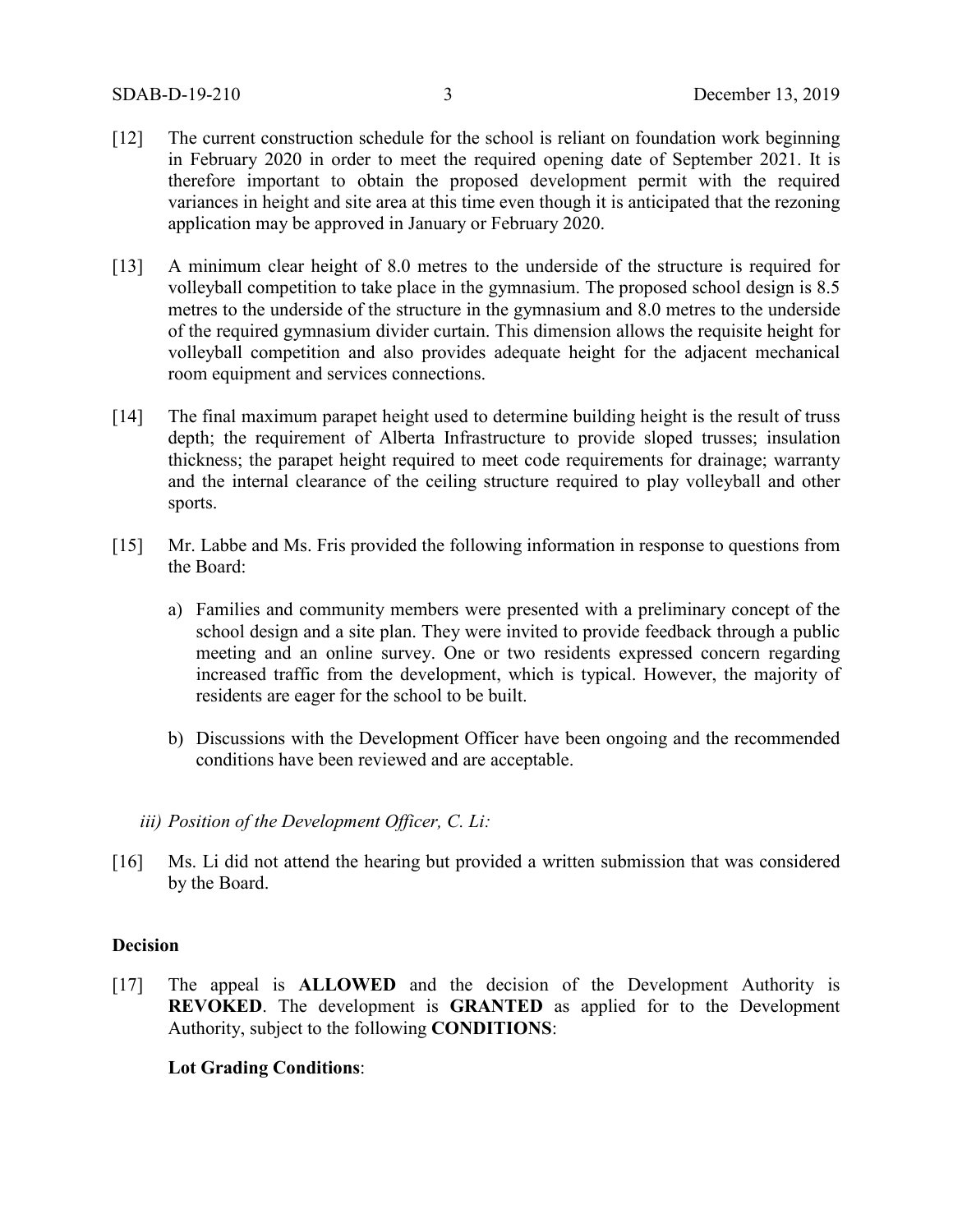1. PRIOR TO THE RELEASE OF DRAWINGS FOR BUILDING PERMIT REVIEW, the applicant or property owner shall pay a Lot Grading Fee of \$447.81.

#### **Drainage Services Conditions**:

1. PRIOR TO THE RELEASE OF DRAWINGS FOR BUILDING PERMIT REVIEW, the applicant or property owner shall pay a Sanitary Sewer Trunk Charge fee of \$15,770.12.

Based on our record, this property was never assessed for SSTC.

SSTC is applicable to the property for the proposed area of 1.8975 ha at \$8,311/ha under the current DP#325820880-002. The property area is obtained from the drawings submitted with this application for Major Development Permit.

For information purposes, the year 2019 rate is \$8,311/ha commercial. However, the final SSTC is based on the prevailing rate at the time the applicant/owner makes payment at 2nd Floor cashiers, Edmonton Service Centre, 10111 – 104 Avenue NW.

Additional Notes

- The above assessment is made based on information currently available to our Department. Should such information change in the future, a new assessment may be made.
- In addition to the above items, the applicant/owner may need to pay for the installation cost of sewer services to the property line. For details, please contact EPCOR Drainage.
- More information about the above charges can be found on the City of Edmonton's website:

Permanent Area Contributions [https://www.edmonton.ca/city\\_government/utilities/permanent-area-contributions.aspx](https://www.edmonton.ca/city_government/utilities/permanent-area-contributions.aspx)

Sanitary Servicing Strategy Expansion Assessment [https://www.edmonton.ca/city\\_government/utilities/expansion-assessment-charge](https://www.edmonton.ca/city_government/utilities/expansion-assessment-charge-%20ea.aspx)[ea.aspx](https://www.edmonton.ca/city_government/utilities/expansion-assessment-charge-%20ea.aspx)

Arterial Roadway Assessment [https://www.edmonton.ca/projects\\_plans/roads/design\\_planning/arterial-roadway](https://www.edmonton.ca/projects_plans/roads/design_planning/arterial-roadway-%20assessments.aspx)[assessments.aspx](https://www.edmonton.ca/projects_plans/roads/design_planning/arterial-roadway-%20assessments.aspx)

Sanitary Sewer Trunk Charge [https://www.edmonton.ca/city\\_government/utilities/sanitary-sewer-trunk-charge](https://www.edmonton.ca/city_government/utilities/sanitary-sewer-trunk-charge-%20sstc.aspx)[sstc.aspx](https://www.edmonton.ca/city_government/utilities/sanitary-sewer-trunk-charge-%20sstc.aspx)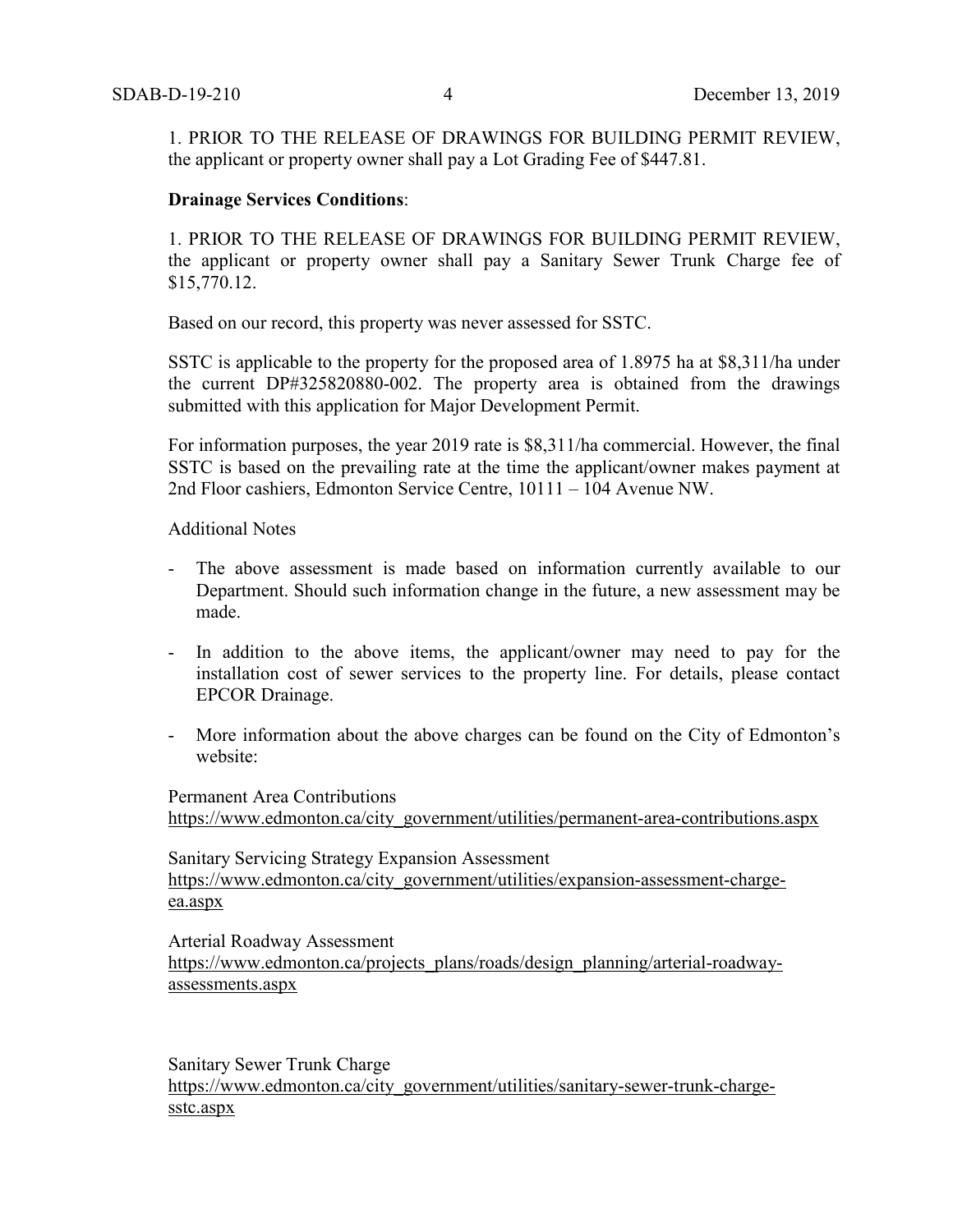#### **Landscaping Conditions:**

- 1. PRIOR TO THE RELEASE OF DRAWINGS FOR BUILDING PERMIT REVIEW, the applicant or property owner shall pay a Development Permit Inspection Fee of \$518.00 (this can be paid by phone with a credit card - 780-442-5054).
- 2. Landscaping shall be in accordance with the approved Landscape Plan, and Section 55 of the Zoning Bylaw, to the satisfaction of the Development Officer.
- 3. Any changes to an approved Landscape Plan require the approval of the Development Officer prior to the Landscaping being installed.
- 4. Landscaping shall be installed within 18 months of receiving the Final Occupancy Permit. Landscaping shall be maintained in a healthy condition for a minimum of 24 months after the landscaping has been installed, to the satisfaction of the Development Officer.

#### **Parkland Management Conditions:**

Parkland Management, Parks and Roads supports this development with the following conditions:

- 1. Please follow The City of Edmonton Landscape Design and Construction Standards Volume 5 – Landscaping when designing any new landscape for this area.
- 2. Any chain-link fence installed on COE property must have 9 gauge wire, before any plastic coating as per Standard 2.1.2 - Nominal wire diameter: 3.5mm (9-gauge).
- 3. Please ensure site drainage is not affected by this project and water moves efficiently and quickly and does not allow ponding for several days post rain event.
- 4. Any damaged turf areas related to this project shall be re-sodded as required and maintenance (watering and mowing) of restored turf areas will be the responsibility of the proponent until the sod is established.
- 5. All other damages to parkland inventory (shrub beds, etc) must be restored to preexisting conditions and COE Construction Standards and City Operations satisfaction.
- 6. The City of Edmonton will not maintain the frontage/flankage or school envelope landscaping in this design.
- 7. Any lay down/staging area must be approved and fenced, with NO vehicular or project activity outside of the fenced area.
- 8. A pre-construction inspection prior to accessing the site and a post-construction inspection once parkland restoration has occurred will be conducted by Land Development. Email: parkslandscapeinventory@edmonton.ca to request inspections.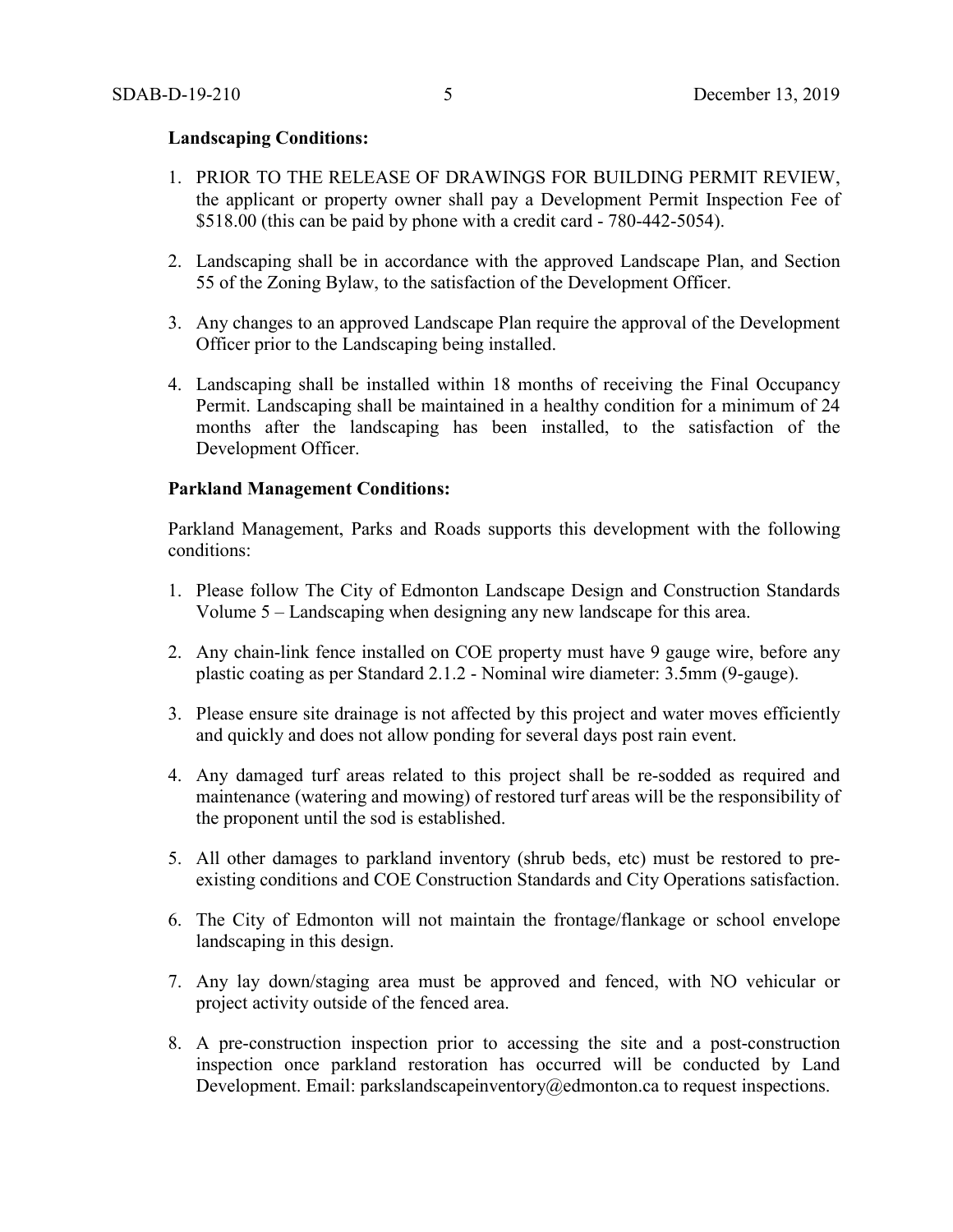9. All work is subject to the requirements of the Parkland Bylaw (C2202) and the Joint Use Agreement.

#### **Transportation Planning Conditions:**

- 1. The Edmonton Public School Board must enter into an Agreement with the City for the following improvements:
	- a) construction of a 6 m one-way inbound curb return access with curb ramps to City of Edmonton Complete Street Design and Construction Standards from Chappelle Drive SW located approximately 107 m from the west property line and aligned with the southbound lanes of Carpenter Landing SW, including one way directional signage located on private property;
	- b) construction of an 7.5 m one-way outbound curb return access with curb ramps to City of Edmonton Complete Street Design and Construction Standards to Chappelle Drive SW located approximately 54 m from the east property line and aligned with Carpenter Landing SW, including one way directional signage located on private property;
	- c) installation of two (2) zebra marked crosswalks with pedestrian signage on Chappelle Drive SW located on the west side of the 6 m inbound access and Carpenter Landing SW and the east side of the 7.5 m outbound access and Carpenter Landing SW;
	- d) removal of the existing southwest curb ramp at the most westerly intersection of Chappelle Drive SW and Carpenter Landing SW and reconstruction of the curb ramp with the proposed 6 m inbound access to facilitate the required most westerly zebra marked crosswalk;
	- e) removal and reconstruction of three (3) existing curb ramps at the easterly intersection of Chappelle Drive SW and Carpenter Landing SW to reorient the direction and facilitate the required most easterly zebra marked crosswalk with the proposed 7.5 m outbound access;
	- f) payment for and the submission of a street lighting assessment as well as payment for and completion of any required upgrades to street lights in the vicinity of the required zebra marked crosswalks along Chappelle Drive SW as a result of the assessment;
	- g) removal/relocation of three (3) boulevard trees along Chappelle Drive SW and payment of tree compensation of \$6,200.00 as stated in the Corporate Tree Management Policy C456A; and
	- h) relocation of any above ground or underground utilities impacted by the proposed school site construction.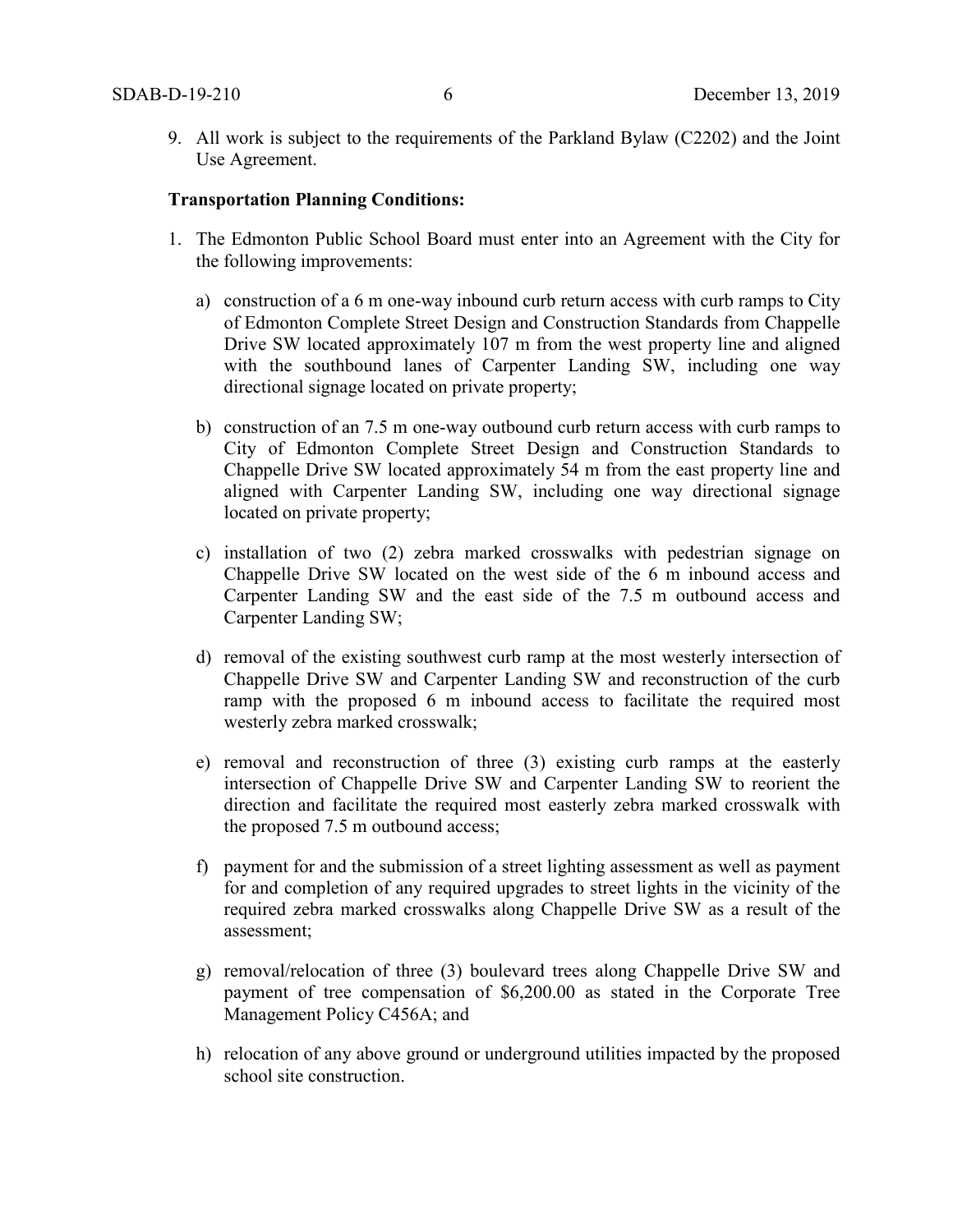The Agreement must be signed PRIOR TO THE RELEASE OF DRAWINGS FOR BUILDING PERMIT REVIEW. Please email development.coordination@edmonton.ca to initiate the required Agreement. Following this, any further questions regarding this Agreement may be directed to Esther Anderson (780-944-7773) of the Development Servicing Agreements Unit.

- This Agreement will require a deposit to act as security on this Agreement. The City requires a Letter of Credit in the amount of \$84,500.00 to cover 100% of construction costs and 30 % for Engineering Drawing approval. However, based on the City's "GUIDELINES FOR ESTABLISHING SECURITY IN SERVICING AGREEMENT" the amount may be adjusted based upon the owner's previous development history with the City.
- Engineering Drawings are required for the Agreement. The owner is also required to have a Civil Engineer submit stamped engineering drawings for approval by the City of Edmonton.
- The applicant must contact Annie Duong (780-442-0251) 72 hours prior to removal or construction within City road right-of-way.
- 2. The installation of appropriate on-street signage (including but not limited to passenger loading, school bus loading, 'no stopping') along Chappelle Drive SW will be paid for and installed by the City of Edmonton. The installation of the signage must coincide with the opening of the school to facilitate the increased traffic and as such the Edmonton Public School Board must contact Tazul Islam (780-496-5910) of Traffic Safety to initiate the installation in a timely manner.
- 3. 'No stopping' zones are required along portions of Chappelle Drive SW within 10 m of an access and marked crosswalk.
- 4. The on-site one-way directional drive aisle, on-site parent drop off stalls and staff parking must be properly signed and all signs must be provided on private property. Appropriate signage for these areas must be provided at the Edmonton Public School Boards expense as part of the school development.
- 5. On-site curb ramps and pedestrian signage must be provided at the main access along the internal one-way roadway to accommodate the required pedestrian connection from the sidewalk/bus zone to the school building. The proposed sidewalk connections from the public sidewalk to the building must not impact the existing boulevard trees. A minimum clearance of 3 m must be maintained between the proposed sidewalk connection and the trunk of the tree.
- 6. A 1.2 m ornamental fence must be installed on private property along Chappelle Drive SW to mitigate any possible conflict between pedestrian and vehicle movement.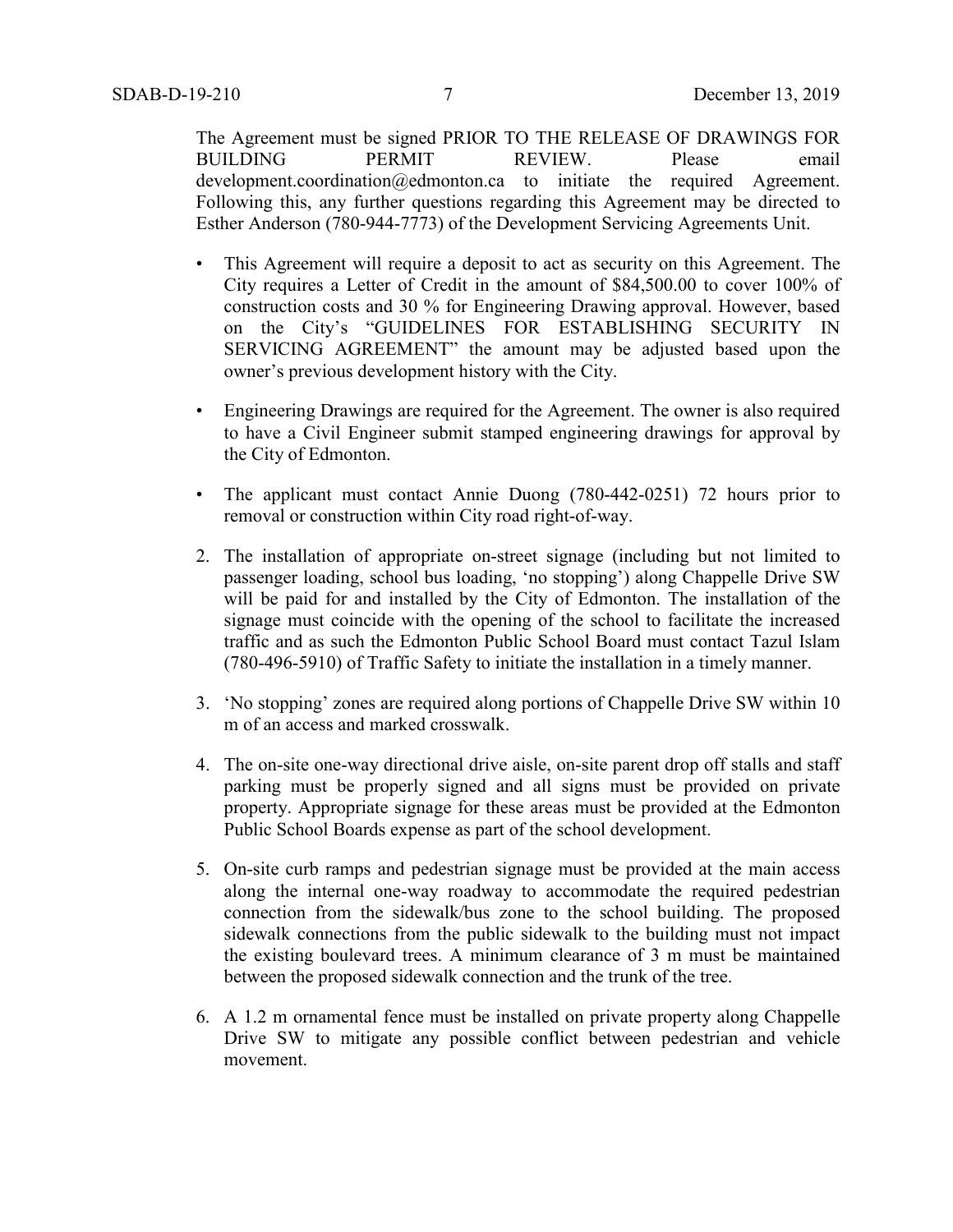- 7. Further to Condition 1(f) above, Traffic Operations has advised that a street lighting assessment is required to be completed at the full length of the improvement area along Chappelle Drive SW to ensure that the street lighting meets the City Of Edmonton Road and Walkway Lighting Standards. The Edmonton Public School Board is responsible to pay for all costs associated with this assessment as well as any required off-site improvements identified in the assessment. These improvements would encompass, but not limited to, installation of new or modification of streetlight infrastructure (poles, luminaires, bases, cabling, etc.) to achieve:
	- Intersection horizontal lighting levels to meet medium pedestrian activity
	- Vertical lighting levels at marked crosswalks to meet medium pedestrian activity
	- Roadway luminance to meet medium pedestrian activity at each direction of travel

The assessment, lighting design report and any plans associated to be circulated via standard City process (Eplan). For further information and requirements regarding streetlights please refer to the City's Road and Walkway Lighting Standards.

- 8. Permanent objects must NOT encroach into or over/under road right-of-way. All required landscaping for the development must be provided on site.
- 9. There are existing boulevard trees adjacent to the site that must be protected during construction. Prior to construction, the owner/applicant must contact City Operations, Parks and Roads Services (citytrees@edmonton.ca) to arrange for hoarding and/or root cutting. All costs shall be borne by the owner/applicant.

Any boulevard tree removal(s) must follow the live tree removal guidelines as follows at: https://www.edmonton.ca/programs\_services/landscaping\_gardening/livetree-removal- guidelines.aspx

- 10. There may be utilities within road right-of-way not specified that must be considered during construction. The owner/applicant is responsible for the location of all underground and above ground utilities and maintaining required clearances as specified by the utility companies. Alberta One-Call (1-800-242- 3447) and Shaw Cable (1-866-344-7429; www.digshaw.ca) should be contacted at least two weeks prior to the work beginning to have utilities located. Any costs associated with relocations and/or removals shall be at the expense of the owner/applicant.
- 11. Any hoarding or construction taking place on road right-of-way requires an OSCAM (On-Street Construction and Maintenance) permit. OSCAM permit applications require Transportation Management Plan (TMP) information. The TMP must include:
	- the start/finish date of project;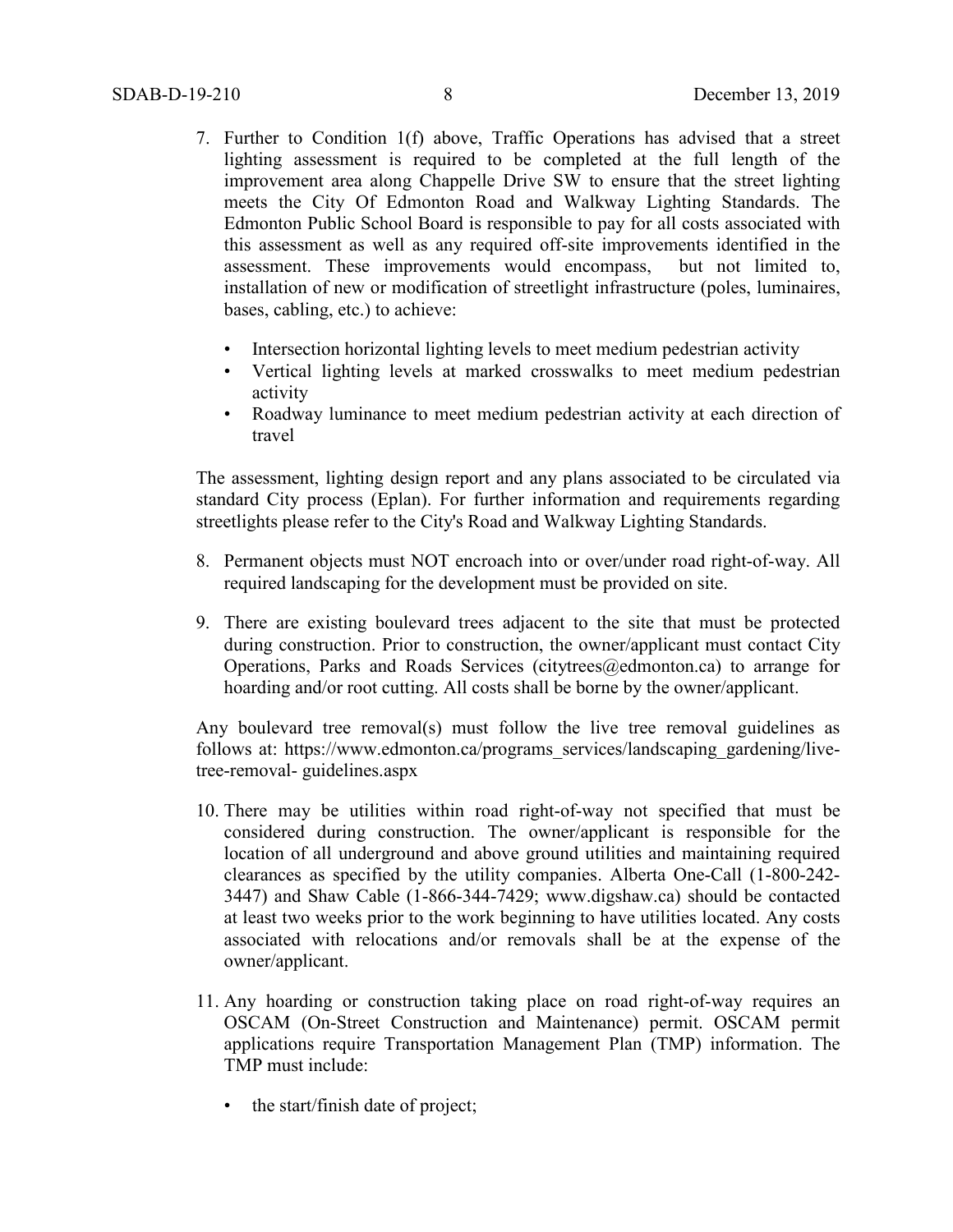- accommodation of pedestrians and vehicles during construction;
- confirmation of lay down area within legal road right of way if required;
- and to confirm if crossing the sidewalk and/or boulevard is required to temporarily access the site.

It should be noted that the hoarding must not damage boulevard trees. The owner or Prime Contractor must apply for an OSCAM online at: https://www.edmonton.ca/business\_economy/licences\_permits/oscam-permitrequest.aspx and, https://www.edmonton.ca/documents/ConstructionSafety.pdf

12. Any sidewalk, boulevard and/or shared use path damage occurring as a result of construction traffic must be restored to the satisfaction of Development Inspections, as per Section 15.5(f) of the Zoning Bylaw. All expenses incurred for repair are to be borne by the owner.

# **Zoning Review Conditions**:

- 1. Exterior lighting shall be developed to provide a safe lit environment in accordance with Sections 51 and 58 and to the satisfaction of the Development Officer.
- 2. All required parking and loading facilities shall only be used for the purpose of accommodating the vehicles of clients, customers, employees, members, residents or visitors in connection with the building or Use for which the parking and loading facilities are provided, and the parking and loading facilities shall not be used for driveways, access or egress, commercial repair work, display, sale or storage of goods of any kind. (Reference Section 54.1(1.c))
- 3. Parking spaces for the disabled shall be provided in accordance with the Alberta Building Code in effect at the time of the Development Permit application, for which no discretion exists and be identified as parking spaces for the disabled through the use of appropriate signage, in accordance with Provincial standards. (Reference Section 54.1(3))
- 4. All access locations and curb crossings shall require the approval of Transportation Services. (Reference Section 53(1))
- 5. Signs require separate Development Application.

## **Fire Rescue Services Advisements**:

Upon review of the noted development, Edmonton Fire Rescue Services has no objections to this proposal, however, has the following advisements for your implementation and information.

1. Ensure that a Fire Safety Plan is prepared for this project, in accordance with the EFRS Construction Site Fire Safety Plan Template: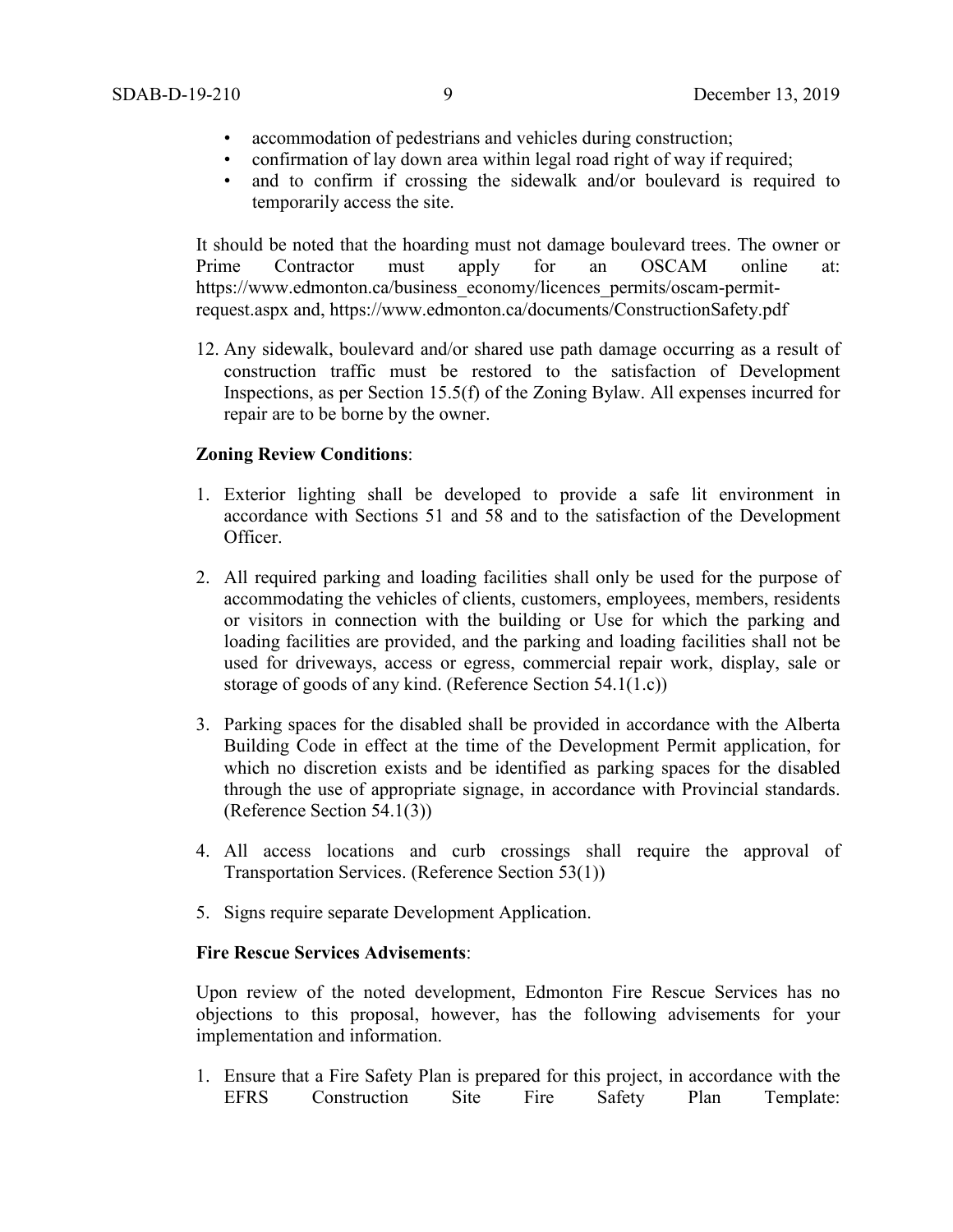https://www.edmonton.ca/programs\_services/fire\_rescue/fire-safety-planning-forconst.aspx

A formal submission of your Fire Safety Plan will be required for a Building Permit to be issued (please do not forward your Fire Safety Plan at this time). If you have any questions at this time, please contact Technical Services at any questions at this time, please contact Technical Services at [cmsfpts@edmonton.ca.](mailto:cmsfpts@edmonton.ca) Reference: 5.6.1.3. Fire Safety Plan

- 1) Except as required in Sentence (2), prior to the commencement of construction, alteration or demolition operations, a fire safety plan, accepted in writing by the fire department and the authority having jurisdiction, shall be prepared for the site and shall include…
- 2. If the building is sprinklered and equipped with a Sprinkler Fire Department Connection (FDC), ensure that the location of the FDC is not compromised by either the proposed addition or exterior alterations. The building's FDC (if any) shall be located in accordance with ABC 3.2.5.15. Reference: ABC 3.2.5.15. Fire Department Connections
- 2) The fire department connection referred to in Sentences (1) and (2) shall be located no closer than 3 m and no further than 15 m from the principal entrance to the building.
- 3. Ensure that the hydrants identified on the site plan are fully functional prior to construction.
- 4. Ensure that an all-weather access road is constructed prior to construction.

Reference: AFC 5.6.1.4. Access for Firefighting

- 4) Access routes for fire department vehicles shall be provided and maintained to construction and demolition sites.
- 5. Confirm that the Fire Alarm Annunciator panel is located in close proximity to the building entrance that faces a street or emergency access route. A remote Fire alarm panel will be required to be ins
- 6. Ensure that emergency access route/fire lane signage is posted as per the 2014 AFC 2.5.1.5 (3). Reference: 2.5.1.5. Maintenance of Fire Department Access
- 3) Signs posted in conformance with Sentence (2) shall be permanently installed not more than 20 m apart and not more than 2.3 m above surrounding ground level to ensure that they are clearly visible to approaching vehicles.
- 7. Partial Occupancy Conditions as per AFC 5.6.1.12. For additional information please see: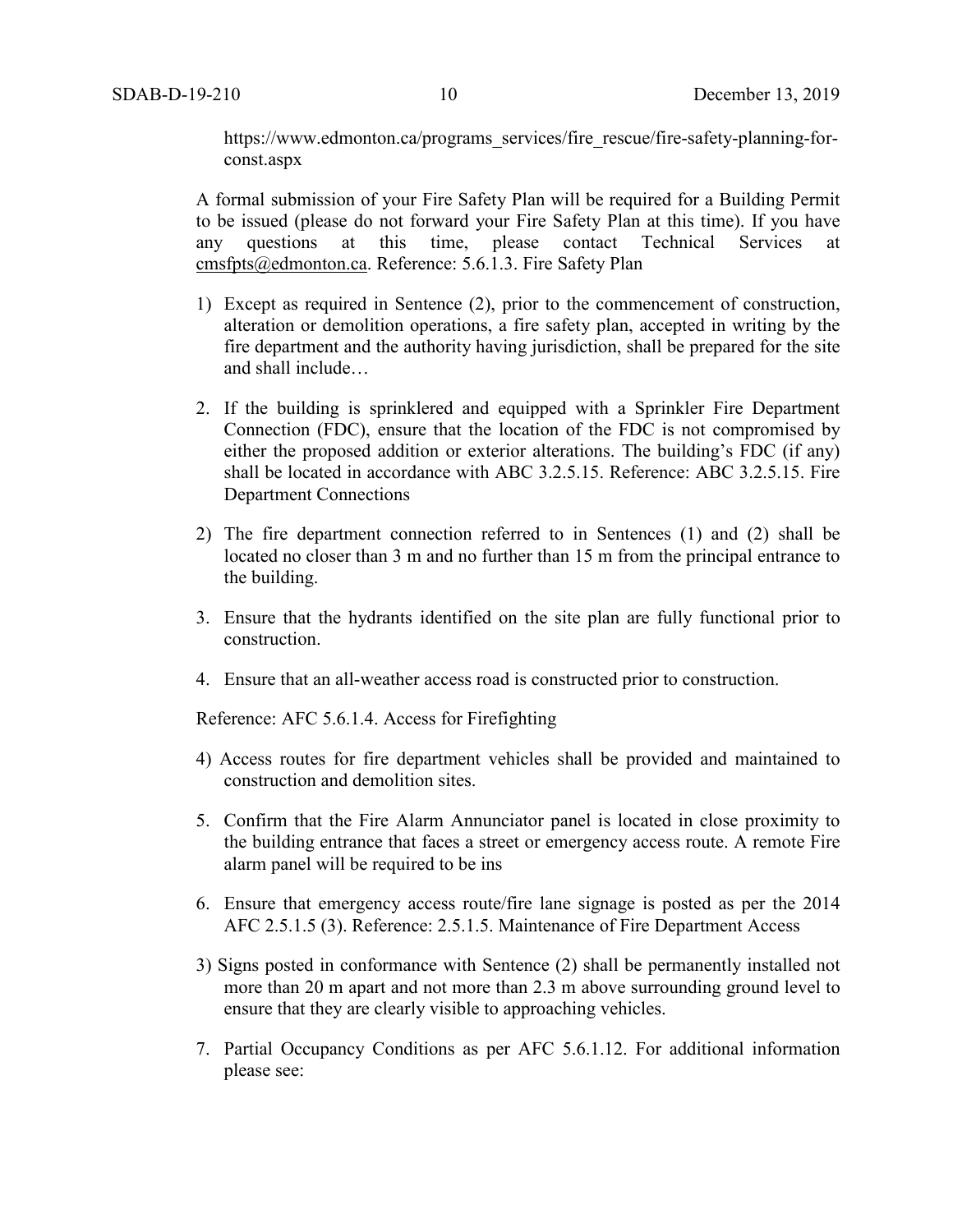Occupancy of Buildings Under Construction STANDATA http://www.municipalaffairs.alberta.ca/documents/ss/STANDATA/building/bcb/06B CB00 2.pdf

Reference: 5.6.1.12. Fire Separations in Partly Occupied Buildings

1) Where part of a building continues to be occupied, the occupied part shall be separated from the part being demolished or constructed by a fire separation having a fire-resistance rating of not less than 1 h.

Reference: 5.6.1.21.(3) Occupied Buildings

Required exits from the occupied area shall be maintained or alternate means of egress shall be provided.

For additional information please contact our office. Swapnil Brahmbhatt [\(cmsfpts@edmonton.ca\)](mailto:cmsfpts@edmonton.ca)

#### **Parkland Management Advisements**:

1. It is the responsibility of the project manager to ensure the appropriate level of engagement takes place in the community, It is the responsibility of the project manager to ensure notification and information is provided to residents and key stakeholders. If needed, ask the NRC for who the stakeholders are in the community., If it is related to/has impact on fields, discussion with bookings, Ensure there is on site notification (ie. signage).

#### **Transportation Planning Advisements**:

1. Subdivision Planning strongly advises the Edmonton Public School Board to provide a communication plan to educate the parents and students to access the school in a safe manner.

2. Vehicular and bicycle parking should meet the requirements of the Zoning Bylaw.

#### **Zoning Review Advisements**:

1. The Development Permit shall NOT be valid unless and until the conditions of approval, save those of a continuing nature, have been fulfilled; and no notice of appeal from such approval has been served on the Subdivision and Development Appeal Board within the time period specified in subsection 21.1 (Ref. Section 17.1).

2. This Development Permit is not a Business Licence. A separate application must be made for a Business Licence.

[18] In granting the development, the following variances to the *Edmonton Zoning Bylaw* are allowed: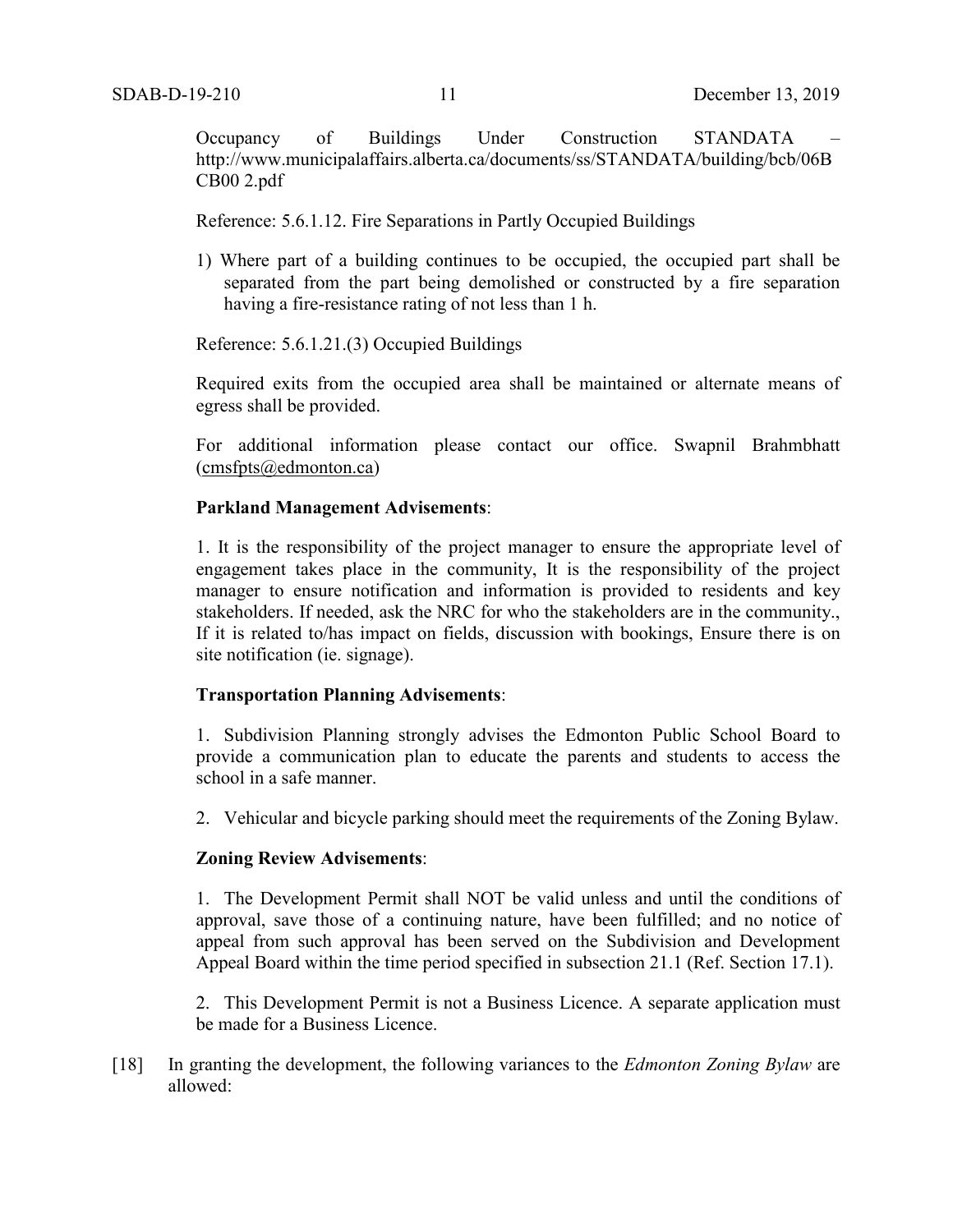- 1. The minimum required Site Area of 8.0 hectares per section 620.4(1) is varied to allow a deficiency of 2.82 hectares, thereby decreasing the minimum required to 5.18 hectares.
- 2. The maximum allowable Height of 10.0 metres per section 620.4(5) is varied to allow an excess of 1.30 metres, thereby increasing the maximum allowed to 11.30 metres.

#### **Reasons for Decision**

- [19] Public Education Services, where the Site is designated as a school/park Site by a Neighbourhood Structure Plan, is a Discretionary Use in the (AGU) Urban Reserve Zone.
- [20] The Development Officer refused the application because of variances required to the minimum required Site Area and the maximum allowable Height.
- [21] Section 620.4(5) of the *Edmonton Zoning Bylaw* states:

Height is not restricted for Buildings or structures for Agricultural and Natural Resource Development Uses. Excluding buildings or structures for Agricultural and Natural Resource Development Uses, the maximum building Height shall not exceed 10.0 m, in accordance with Section 52.

The proposed Building Height is 11.30 metres and exceeds the maximum allowed by 1.3 metres.

[22] Section 620.4(1) of the *Edmonton Zoning Bylaw* states "The minimum Site Area shall be 8 hectares."

The proposed Site Area is 5.18 hectares and is deficient by 2.82 hectares.

- [23] The Board grants the required variances for the following reasons:
	- a) This school site has been planned for a significant time period. It was identified in the Chappelle Neighbourhood Area Structure Plan (NASP) that was adopted by City Council in 2008. The Board believes that development of this Public Education Building has likely been anticipated by surrounding land owners.
	- b) The variance in the maximum allowable Height is only required for a portion of the building. The final maximum parapet height of 11.30 metres is required to provide adequate Height to play volleyball in the gymnasium and for the adjacent mechanical room equipment and service connections.
	- c) The provision to include sloped trusses is required by Alberta Infrastructure and the parapet Height is required to meet building code requirements for roof drainage and warranty.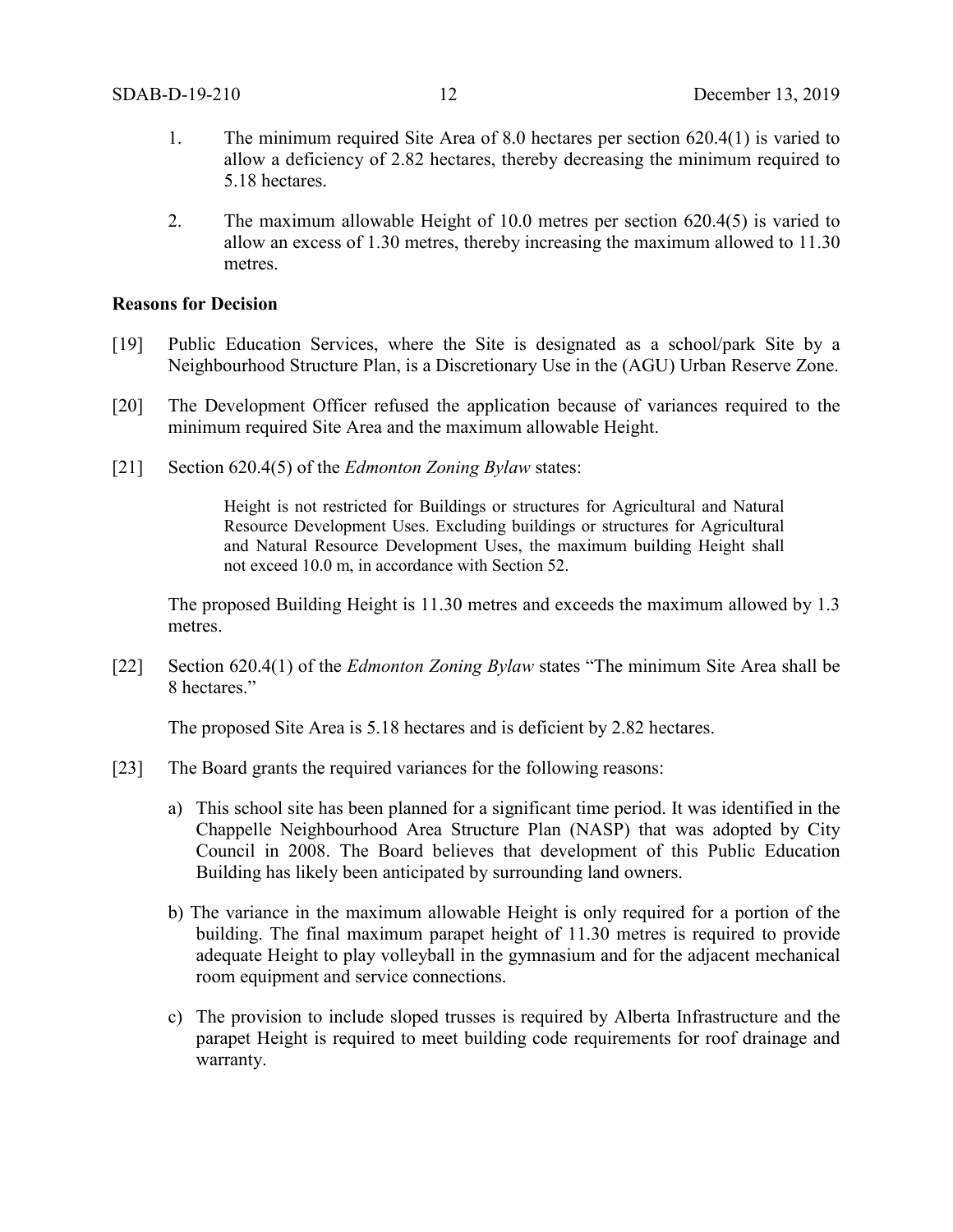- d) The Sun Shadow Studies conducted at 12:00 p.m. on June 21 and at 12:00 p.m. on December 21, determined that all of the shadowing created by the new building will occur on the subject Site and will not impact any of the adjacent residential properties.
- e) The Board finds that the proposed development is reasonably compatible with the residential zone located immediately north of the subject Site. The sports fields planned by the City on the southern boundary of the Site will provide a much needed amenity in this neighbourhood.
- f) The Board notes that one online response in opposition to the proposed development was received but it did not identify any specific concerns.
- g) No valid planning reasons were provided to persuade the Board that there would be impacts from this development on the use of any nearby property.
- h) Based on the evidence provided, an application to rezone the subject Site to (US) Urban Services Zone has been submitted and it is anticipated that it will likely be heard by City Council in January or February 2020. If the application to rezone the Site to (US) Urban Services Zone is approved by Council, the Development Officer would then have the discretion to grant a variance in the maximum allowable Height. Also, there is no minimum Site Area requirement contained in the development regulations for the Urban Services Zone.
- [24] Based on all of the evidence and reasons listed above, the Board concludes that the proposed development with the conditions imposed is reasonably compatible with the neighbourhood and is of the opinion that granting the required variances will not unduly interfere with the amenities of the neighbourhood nor materially interfere with or affect the use, enjoyment or value of neighbouring parcels of land.

Showshank

Shari LaPerle, Presiding Officer Subdivision and Development Appeal Board